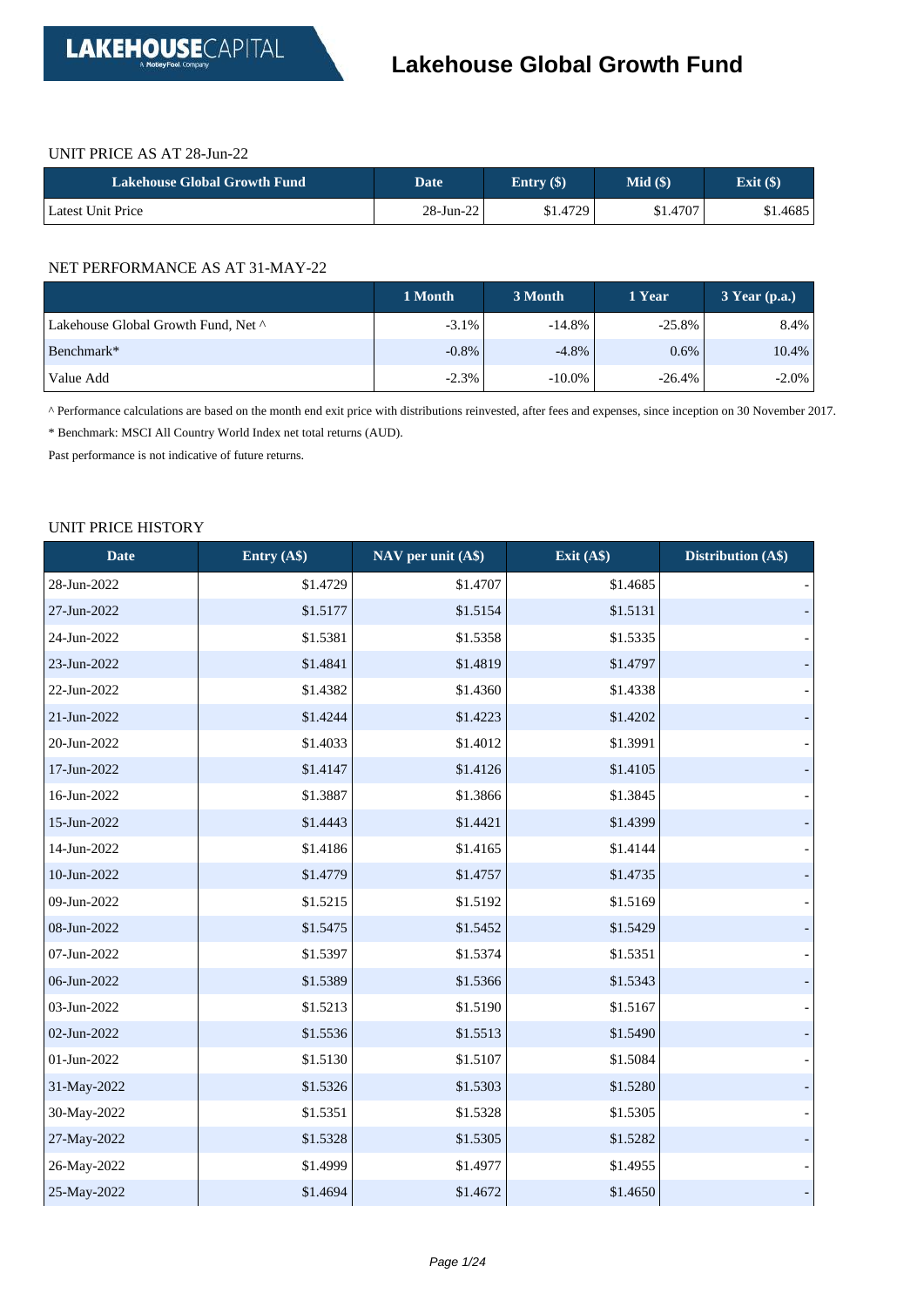| 24-May-2022 | \$1.4469 | \$1.4447 | \$1.4425 |  |
|-------------|----------|----------|----------|--|
| 23-May-2022 | \$1.4925 | \$1.4903 | \$1.4881 |  |
| 20-May-2022 | \$1.4951 | \$1.4929 | \$1.4907 |  |
| 19-May-2022 | \$1.4740 | \$1.4718 | \$1.4696 |  |
| 18-May-2022 | \$1.4668 | \$1.4646 | \$1.4624 |  |
| 17-May-2022 | \$1.5212 | \$1.5189 | \$1.5166 |  |
| 16-May-2022 | \$1.5022 | \$1.4999 | \$1.4977 |  |
| 13-May-2022 | \$1.5331 | \$1.5308 | \$1.5285 |  |
| 12-May-2022 | \$1.4654 | \$1.4632 | \$1.4610 |  |
| 11-May-2022 | \$1.4365 | \$1.4343 | \$1.4321 |  |
| 10-May-2022 | \$1.4718 | \$1.4696 | \$1.4674 |  |
| 09-May-2022 | \$1.4627 | \$1.4605 | \$1.4583 |  |
| 06-May-2022 | \$1.5115 | \$1.5092 | \$1.5069 |  |
| 05-May-2022 | \$1.5277 | \$1.5254 | \$1.5231 |  |
| 04-May-2022 | \$1.6055 | \$1.6031 | \$1.6007 |  |
| 03-May-2022 | \$1.5869 | \$1.5845 | \$1.5821 |  |
| 02-May-2022 | \$1.6058 | \$1.6034 | \$1.6010 |  |
| 30-Apr-2022 | \$1.5815 | \$1.5791 | \$1.5767 |  |
| 29-Apr-2022 | \$1.5815 | \$1.5791 | \$1.5767 |  |
| 28-Apr-2022 | \$1.6321 | \$1.6297 | \$1.6273 |  |
| 27-Apr-2022 | \$1.5783 | \$1.5759 | \$1.5735 |  |
| 26-Apr-2022 | \$1.5722 | \$1.5698 | \$1.5674 |  |
| 22-Apr-2022 | \$1.5735 | \$1.5711 | \$1.5687 |  |
| 21-Apr-2022 | \$1.5892 | \$1.5868 | \$1.5844 |  |
| 20-Apr-2022 | \$1.6178 | \$1.6154 | \$1.6130 |  |
| 19-Apr-2022 | \$1.6675 | \$1.6650 | \$1.6625 |  |
| 14-Apr-2022 | \$1.6479 | \$1.6454 | \$1.6429 |  |
| 13-Apr-2022 | \$1.6849 | \$1.6824 | \$1.6799 |  |
| 12-Apr-2022 | \$1.6449 | \$1.6424 | \$1.6399 |  |
| 11-Apr-2022 | \$1.6551 | \$1.6526 | \$1.6501 |  |
| 08-Apr-2022 | \$1.6781 | \$1.6756 | \$1.6731 |  |
| 07-Apr-2022 | \$1.6878 | \$1.6853 | \$1.6828 |  |
| 06-Apr-2022 | \$1.6885 | \$1.6860 | \$1.6835 |  |
| 05-Apr-2022 | \$1.7268 | \$1.7242 | \$1.7216 |  |
| 04-Apr-2022 | \$1.7900 | \$1.7873 | \$1.7846 |  |
| 01-Apr-2022 | \$1.7513 | \$1.7487 | \$1.7461 |  |
| 31-Mar-2022 | \$1.7373 | \$1.7347 | \$1.7321 |  |
| 30-Mar-2022 | \$1.7644 | \$1.7618 | \$1.7592 |  |
| 29-Mar-2022 | \$1.7960 | \$1.7933 | \$1.7906 |  |
| 28-Mar-2022 | \$1.7447 | \$1.7421 | \$1.7395 |  |
| 25-Mar-2022 | \$1.7196 | \$1.7170 | \$1.7144 |  |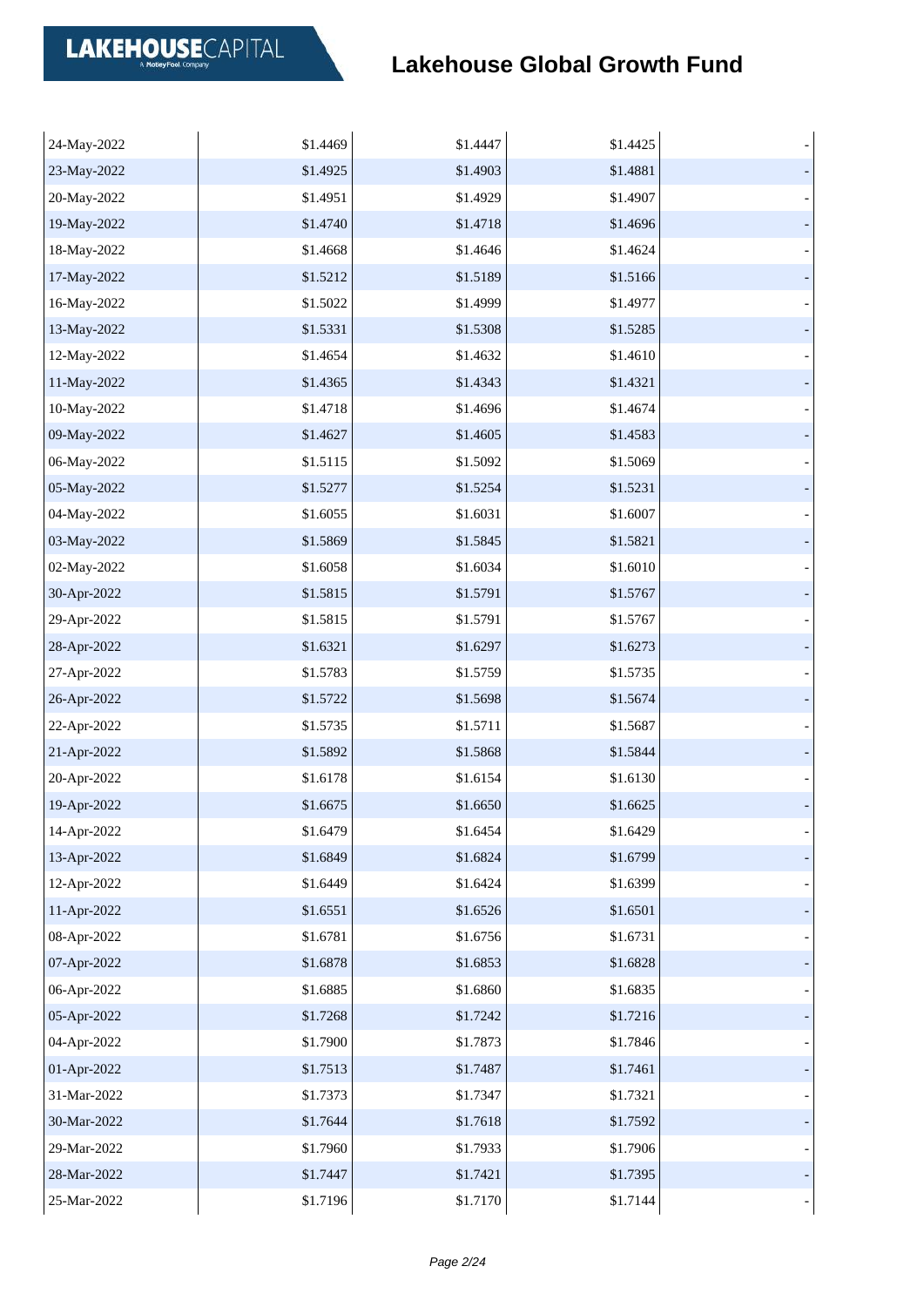| 24-Mar-2022 | \$1.7376 | \$1.7350 | \$1.7324 |  |
|-------------|----------|----------|----------|--|
| 23-Mar-2022 | \$1.7288 | \$1.7262 | \$1.7236 |  |
| 22-Mar-2022 | \$1.7613 | \$1.7587 | \$1.7561 |  |
| 21-Mar-2022 | \$1.7316 | \$1.7290 | \$1.7264 |  |
| 18-Mar-2022 | \$1.7557 | \$1.7531 | \$1.7505 |  |
| 17-Mar-2022 | \$1.7144 | \$1.7118 | \$1.7092 |  |
| 16-Mar-2022 | \$1.6994 | \$1.6969 | \$1.6944 |  |
| 15-Mar-2022 | \$1.6088 | \$1.6064 | \$1.6040 |  |
| 14-Mar-2022 | \$1.5775 | \$1.5751 | \$1.5727 |  |
| 11-Mar-2022 | \$1.5804 | \$1.5780 | \$1.5756 |  |
| 10-Mar-2022 | \$1.6096 | \$1.6072 | \$1.6048 |  |
| 09-Mar-2022 | \$1.6445 | \$1.6420 | \$1.6395 |  |
| 08-Mar-2022 | \$1.5797 | \$1.5773 | \$1.5749 |  |
| 07-Mar-2022 | \$1.5781 | \$1.5757 | \$1.5733 |  |
| 04-Mar-2022 | \$1.6528 | \$1.6503 | \$1.6478 |  |
| 03-Mar-2022 | \$1.7075 | \$1.7049 | \$1.7023 |  |
| 02-Mar-2022 | \$1.7702 | \$1.7675 | \$1.7648 |  |
| 01-Mar-2022 | \$1.7693 | \$1.7666 | \$1.7640 |  |
| 28-Feb-2022 | \$1.7984 | \$1.7957 | \$1.7930 |  |
| 25-Feb-2022 | \$1.7883 | \$1.7856 | \$1.7829 |  |
| 24-Feb-2022 | \$1.7687 | \$1.7661 | \$1.7635 |  |
| 23-Feb-2022 | \$1.6877 | \$1.6852 | \$1.6827 |  |
| 22-Feb-2022 | \$1.7331 | \$1.7305 | \$1.7279 |  |
| 21-Feb-2022 | \$1.7490 | \$1.7464 | \$1.7438 |  |
| 18-Feb-2022 | \$1.7710 | \$1.7683 | \$1.7656 |  |
| 17-Feb-2022 | \$1.8065 | \$1.8038 | \$1.8011 |  |
| 16-Feb-2022 | \$1.8720 | \$1.8692 | \$1.8664 |  |
| 15-Feb-2022 | \$1.8953 | \$1.8925 | \$1.8897 |  |
| 14-Feb-2022 | \$1.8628 | \$1.8600 | \$1.8572 |  |
| 11-Feb-2022 | \$1.8703 | \$1.8675 | \$1.8647 |  |
| 10-Feb-2022 | \$1.9125 | \$1.9096 | \$1.9067 |  |
| 09-Feb-2022 | \$1.9495 | \$1.9466 | \$1.9437 |  |
| 08-Feb-2022 | \$1.9086 | \$1.9057 | \$1.9028 |  |
| 07-Feb-2022 | \$1.9133 | \$1.9104 | \$1.9075 |  |
| 04-Feb-2022 | \$1.9349 | \$1.9320 | \$1.9291 |  |
| 03-Feb-2022 | \$1.8691 | \$1.8663 | \$1.8635 |  |
| 02-Feb-2022 | \$1.9788 | \$1.9758 | \$1.9728 |  |
| 01-Feb-2022 | \$2.0107 | \$2.0077 | \$2.0047 |  |
| 31-Jan-2022 | \$1.9975 | \$1.9945 | \$1.9915 |  |
| 28-Jan-2022 | \$1.9352 | \$1.9323 | \$1.9294 |  |
| 27-Jan-2022 | \$1.8638 | \$1.8610 | \$1.8582 |  |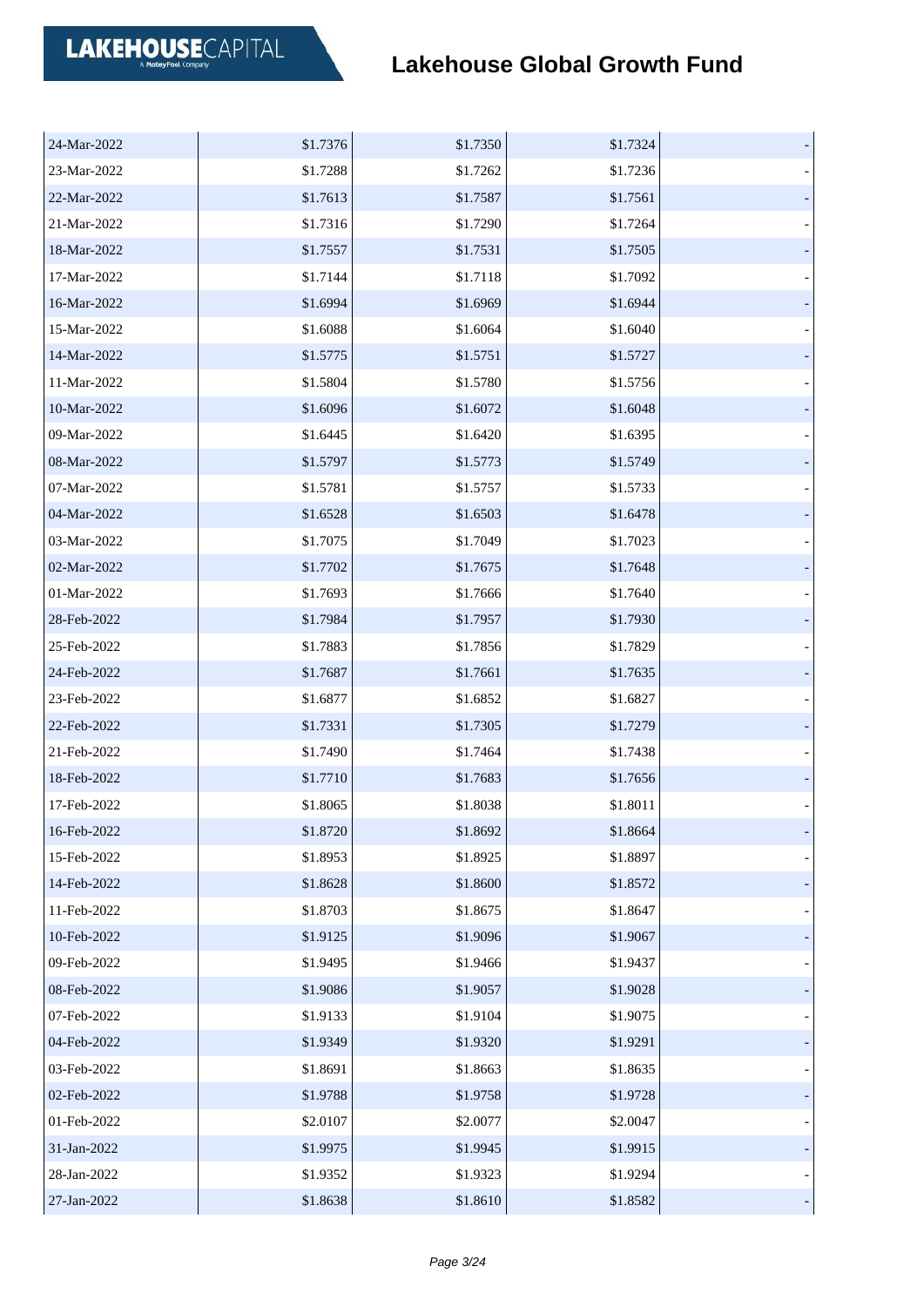| 25-Jan-2022 | \$1.8632 | \$1.8604 | \$1.8576 |  |
|-------------|----------|----------|----------|--|
| 24-Jan-2022 | \$1.9247 | \$1.9218 | \$1.9189 |  |
| 21-Jan-2022 | \$1.9206 | \$1.9177 | \$1.9148 |  |
| 20-Jan-2022 | \$1.9549 | \$1.9520 | \$1.9491 |  |
| 19-Jan-2022 | \$1.9681 | \$1.9652 | \$1.9623 |  |
| 18-Jan-2022 | \$1.9794 | \$1.9764 | \$1.9734 |  |
| 17-Jan-2022 | \$2.0207 | \$2.0177 | \$2.0147 |  |
| 14-Jan-2022 | \$2.0182 | \$2.0152 | \$2.0122 |  |
| 13-Jan-2022 | \$2.0273 | \$2.0243 | \$2.0213 |  |
| 12-Jan-2022 | \$2.0905 | \$2.0874 | \$2.0843 |  |
| 11-Jan-2022 | \$2.0958 | \$2.0927 | \$2.0896 |  |
| 10-Jan-2022 | \$2.0636 | \$2.0605 | \$2.0574 |  |
| 07-Jan-2022 | \$2.0836 | \$2.0805 | \$2.0774 |  |
| 06-Jan-2022 | \$2.1065 | \$2.1033 | \$2.1001 |  |
| 05-Jan-2022 | \$2.0881 | \$2.0850 | \$2.0819 |  |
| 04-Jan-2022 | \$2.1598 | \$2.1566 | \$2.1534 |  |
| 31-Dec-2021 | \$2.1734 | \$2.1701 | \$2.1668 |  |
| 30-Dec-2021 | \$2.1904 | \$2.1871 | \$2.1838 |  |
| 29-Dec-2021 | \$2.1818 | \$2.1785 | \$2.1752 |  |
| 24-Dec-2021 | \$2.1860 | \$2.1827 | \$2.1794 |  |
| 23-Dec-2021 | \$2.1823 | \$2.1790 | \$2.1757 |  |
| 22-Dec-2021 | \$2.1766 | \$2.1733 | \$2.1700 |  |
| 21-Dec-2021 | \$2.1720 | \$2.1687 | \$2.1654 |  |
| 20-Dec-2021 | \$2.1373 | \$2.1341 | \$2.1309 |  |
| 17-Dec-2021 | \$2.1533 | \$2.1501 | \$2.1469 |  |
| 16-Dec-2021 | \$2.1616 | \$2.1584 | \$2.1552 |  |
| 15-Dec-2021 | \$2.1986 | \$2.1953 | \$2.1920 |  |
| 14-Dec-2021 | \$2.1709 | \$2.1676 | \$2.1643 |  |
| 13-Dec-2021 | \$2.1929 | \$2.1896 | \$2.1863 |  |
| 10-Dec-2021 | \$2.1752 | \$2.1719 | \$2.1686 |  |
| 09-Dec-2021 | \$2.1930 | \$2.1897 | \$2.1864 |  |
| 08-Dec-2021 | \$2.2169 | \$2.2136 | \$2.2103 |  |
| 07-Dec-2021 | \$2.2095 | \$2.2062 | \$2.2029 |  |
| 06-Dec-2021 | \$2.1598 | \$2.1566 | \$2.1534 |  |
| 03-Dec-2021 | \$2.1490 | \$2.1458 | \$2.1426 |  |
| 02-Dec-2021 | \$2.1554 | \$2.1522 | \$2.1490 |  |
| 01-Dec-2021 | \$2.1274 | \$2.1242 | \$2.1210 |  |
| 30-Nov-2021 | \$2.1897 | \$2.1864 | \$2.1831 |  |
| 29-Nov-2021 | \$2.2207 | \$2.2174 | \$2.2141 |  |
| 26-Nov-2021 | \$2.2082 | \$2.2049 | \$2.2016 |  |
| 25-Nov-2021 | \$2.2252 | \$2.2219 | \$2.2186 |  |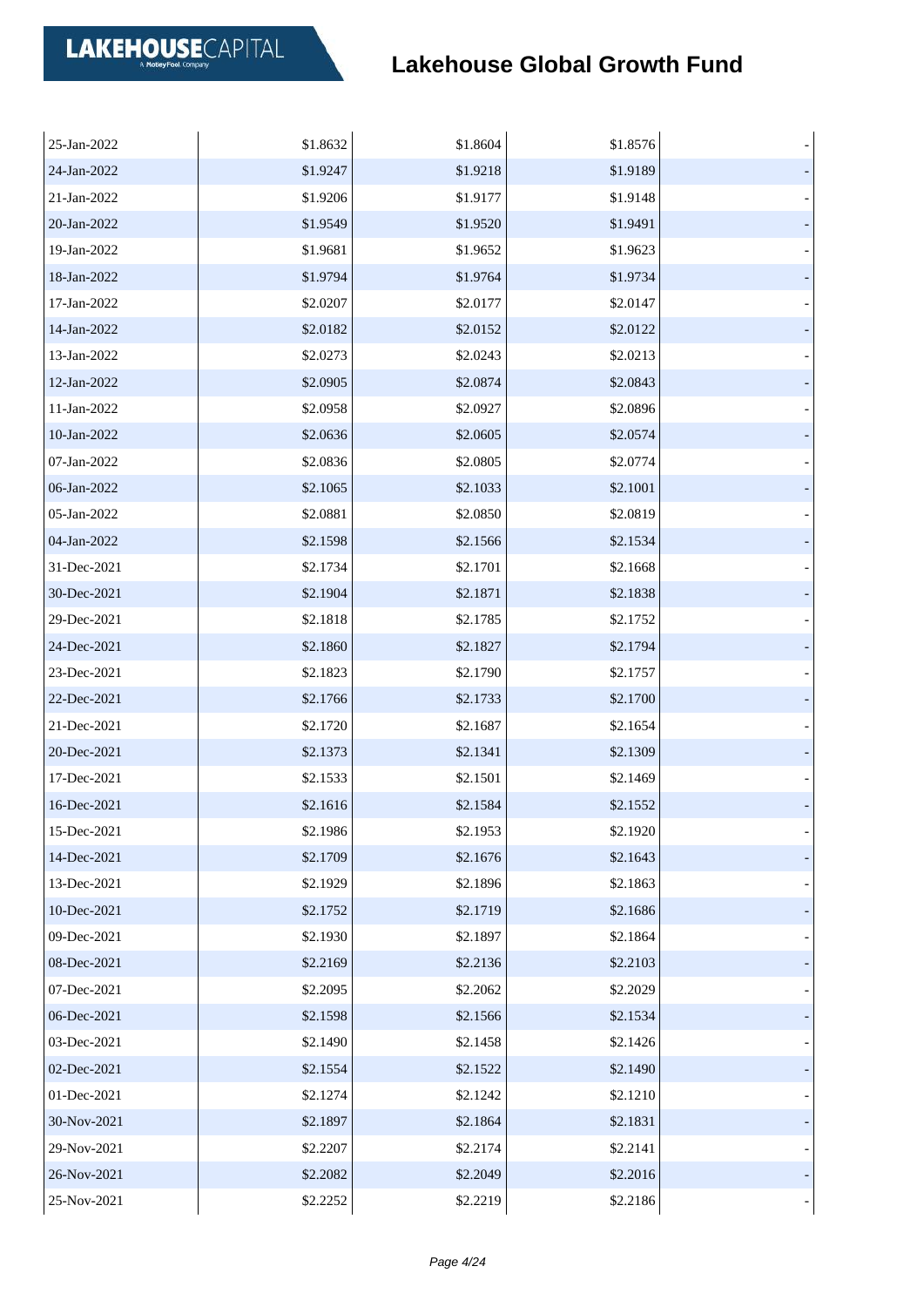| 24-Nov-2021 | \$2.2243 | \$2.2210 | \$2.2177 |  |
|-------------|----------|----------|----------|--|
| 23-Nov-2021 | \$2.2314 | \$2.2281 | \$2.2248 |  |
| 22-Nov-2021 | \$2.2453 | \$2.2419 | \$2.2385 |  |
| 19-Nov-2021 | \$2.2749 | \$2.2715 | \$2.2681 |  |
| 18-Nov-2021 | \$2.2799 | \$2.2765 | \$2.2731 |  |
| 17-Nov-2021 | \$2.2996 | \$2.2962 | \$2.2928 |  |
| 16-Nov-2021 | \$2.3142 | \$2.3107 | \$2.3072 |  |
| 15-Nov-2021 | \$2.3041 | \$2.3006 | \$2.2971 |  |
| 12-Nov-2021 | \$2.2983 | \$2.2949 | \$2.2915 |  |
| 11-Nov-2021 | \$2.2749 | \$2.2715 | \$2.2681 |  |
| 10-Nov-2021 | \$2.2688 | \$2.2654 | \$2.2620 |  |
| 09-Nov-2021 | \$2.2895 | \$2.2861 | \$2.2827 |  |
| 08-Nov-2021 | \$2.2945 | \$2.2911 | \$2.2877 |  |
| 05-Nov-2021 | \$2.3004 | \$2.2970 | \$2.2936 |  |
| 04-Nov-2021 | \$2.2785 | \$2.2751 | \$2.2717 |  |
| 03-Nov-2021 | \$2.2568 | \$2.2534 | \$2.2500 |  |
| 02-Nov-2021 | \$2.2467 | \$2.2433 | \$2.2399 |  |
| 01-Nov-2021 | \$2.2161 | \$2.2128 | \$2.2095 |  |
| 31-Oct-2021 | \$2.2229 | \$2.2196 | \$2.2163 |  |
| 29-Oct-2021 | \$2.2230 | \$2.2197 | \$2.2164 |  |
| 28-Oct-2021 | \$2.2370 | \$2.2336 | \$2.2302 |  |
| 27-Oct-2021 | \$2.2254 | \$2.2221 | \$2.2188 |  |
| 26-Oct-2021 | \$2.2755 | \$2.2721 | \$2.2687 |  |
| 25-Oct-2021 | \$2.2741 | \$2.2707 | \$2.2673 |  |
| 22-Oct-2021 | \$2.2766 | \$2.2732 | \$2.2698 |  |
| 21-Oct-2021 | \$2.2975 | \$2.2941 | \$2.2907 |  |
| 20-Oct-2021 | \$2.2960 | \$2.2926 | \$2.2892 |  |
| 19-Oct-2021 | \$2.2997 | \$2.2963 | \$2.2929 |  |
| 18-Oct-2021 | \$2.2971 | \$2.2937 | \$2.2903 |  |
| 15-Oct-2021 | \$2.2851 | \$2.2817 | \$2.2783 |  |
| 14-Oct-2021 | \$2.2672 | \$2.2638 | \$2.2604 |  |
| 13-Oct-2021 | \$2.2526 | \$2.2492 | \$2.2458 |  |
| 12-Oct-2021 | \$2.2341 | \$2.2308 | \$2.2275 |  |
| 11-Oct-2021 | \$2.2358 | \$2.2325 | \$2.2292 |  |
| 08-Oct-2021 | \$2.2458 | \$2.2424 | \$2.2390 |  |
| 07-Oct-2021 | \$2.2569 | \$2.2535 | \$2.2501 |  |
| 06-Oct-2021 | \$2.2445 | \$2.2411 | \$2.2377 |  |
| 05-Oct-2021 | \$2.2519 | \$2.2485 | \$2.2451 |  |
| 01-Oct-2021 | \$2.2919 | \$2.2885 | \$2.2851 |  |
| 30-Sep-2021 | \$2.2800 | \$2.2766 | \$2.2732 |  |
| 29-Sep-2021 | \$2.3040 | \$2.3005 | \$2.2970 |  |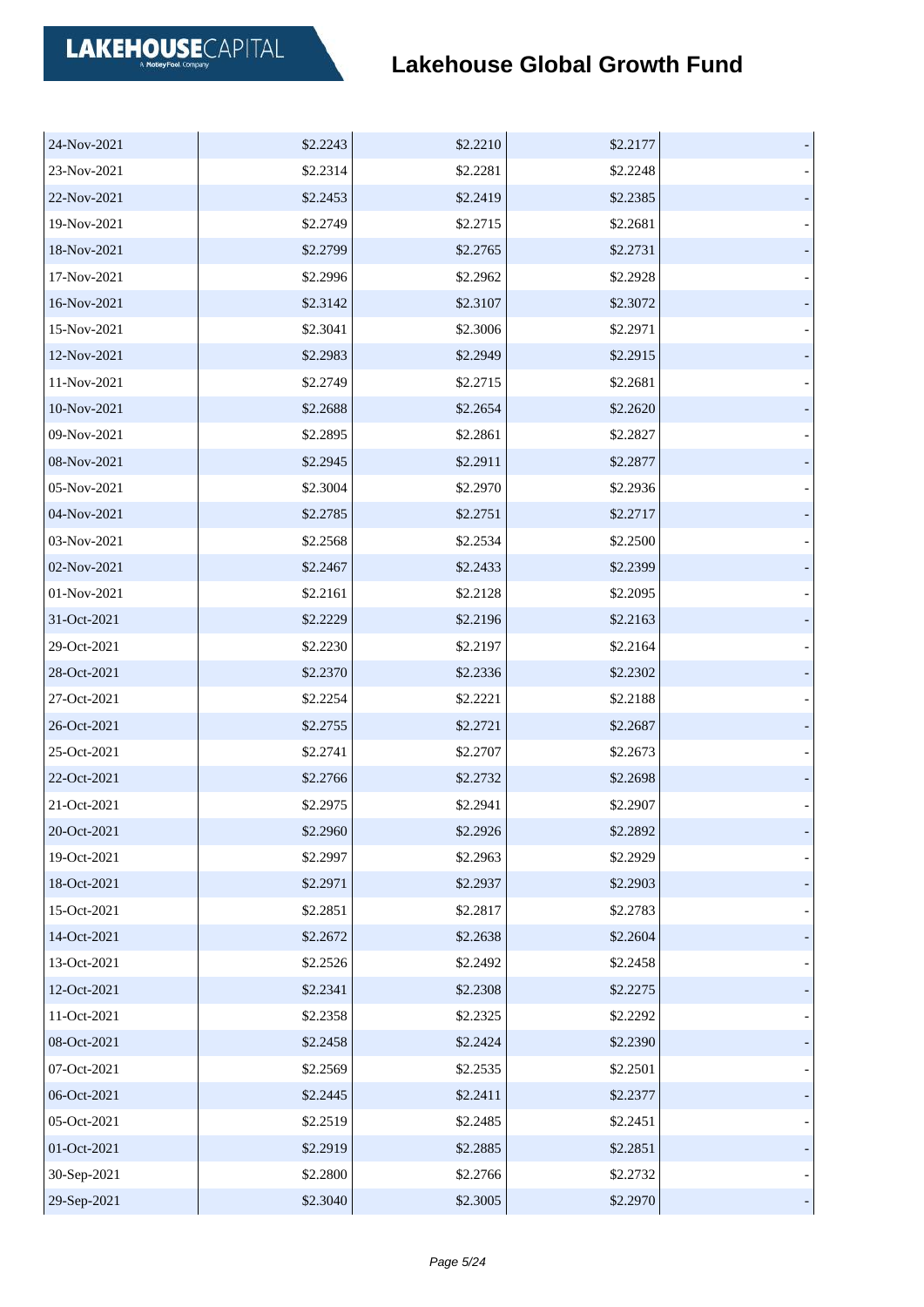| 28-Sep-2021 | \$2.2993 | \$2.2959 | \$2.2925 |  |
|-------------|----------|----------|----------|--|
| 27-Sep-2021 | \$2.3524 | \$2.3489 | \$2.3454 |  |
| 24-Sep-2021 | \$2.3970 | \$2.3934 | \$2.3898 |  |
| 23-Sep-2021 | \$2.3854 | \$2.3818 | \$2.3782 |  |
| 22-Sep-2021 | \$2.3754 | \$2.3718 | \$2.3682 |  |
| 21-Sep-2021 | \$2.3712 | \$2.3676 | \$2.3640 |  |
| 20-Sep-2021 | \$2.3627 | \$2.3592 | \$2.3557 |  |
| 17-Sep-2021 | \$2.3945 | \$2.3909 | \$2.3873 |  |
| 16-Sep-2021 | \$2.4060 | \$2.4024 | \$2.3988 |  |
| 15-Sep-2021 | \$2.3921 | \$2.3885 | \$2.3849 |  |
| 14-Sep-2021 | \$2.3919 | \$2.3883 | \$2.3847 |  |
| 13-Sep-2021 | \$2.3779 | \$2.3743 | \$2.3707 |  |
| 10-Sep-2021 | \$2.3984 | \$2.3948 | \$2.3912 |  |
| 09-Sep-2021 | \$2.3971 | \$2.3935 | \$2.3899 |  |
| 08-Sep-2021 | \$2.4114 | \$2.4078 | \$2.4042 |  |
| 07-Sep-2021 | \$2.4123 | \$2.4087 | \$2.4051 |  |
| 06-Sep-2021 | \$2.3989 | \$2.3953 | \$2.3917 |  |
| 03-Sep-2021 | \$2.3813 | \$2.3777 | \$2.3741 |  |
| 02-Sep-2021 | \$2.4047 | \$2.4011 | \$2.3975 |  |
| 01-Sep-2021 | \$2.4107 | \$2.4071 | \$2.4035 |  |
| 31-Aug-2021 | \$2.4118 | \$2.4082 | \$2.4046 |  |
| 30-Aug-2021 | \$2.4161 | \$2.4125 | \$2.4089 |  |
| 27-Aug-2021 | \$2.3862 | \$2.3826 | \$2.3790 |  |
| 26-Aug-2021 | \$2.3764 | \$2.3728 | \$2.3692 |  |
| 25-Aug-2021 | \$2.3796 | \$2.3760 | \$2.3724 |  |
| 24-Aug-2021 | \$2.3814 | \$2.3778 | \$2.3742 |  |
| 23-Aug-2021 | \$2.3673 | \$2.3638 | \$2.3603 |  |
| 20-Aug-2021 | \$2.3489 | \$2.3454 | \$2.3419 |  |
| 19-Aug-2021 | \$2.3204 | \$2.3169 | \$2.3134 |  |
| 18-Aug-2021 | \$2.2879 | \$2.2845 | \$2.2811 |  |
| 17-Aug-2021 | \$2.2961 | \$2.2927 | \$2.2893 |  |
| 16-Aug-2021 | \$2.3078 | \$2.3043 | \$2.3008 |  |
| 13-Aug-2021 | \$2.3088 | \$2.3053 | \$2.3018 |  |
| 12-Aug-2021 | \$2.3123 | \$2.3088 | \$2.3053 |  |
| 11-Aug-2021 | \$2.3014 | \$2.2980 | \$2.2946 |  |
| 10-Aug-2021 | \$2.3146 | \$2.3111 | \$2.3076 |  |
| 09-Aug-2021 | \$2.3213 | \$2.3178 | \$2.3143 |  |
| 06-Aug-2021 | \$2.3114 | \$2.3079 | \$2.3044 |  |
| 05-Aug-2021 | \$2.2987 | \$2.2953 | \$2.2919 |  |
| 04-Aug-2021 | \$2.2804 | \$2.2770 | \$2.2736 |  |
| 03-Aug-2021 | \$2.2655 | \$2.2621 | \$2.2587 |  |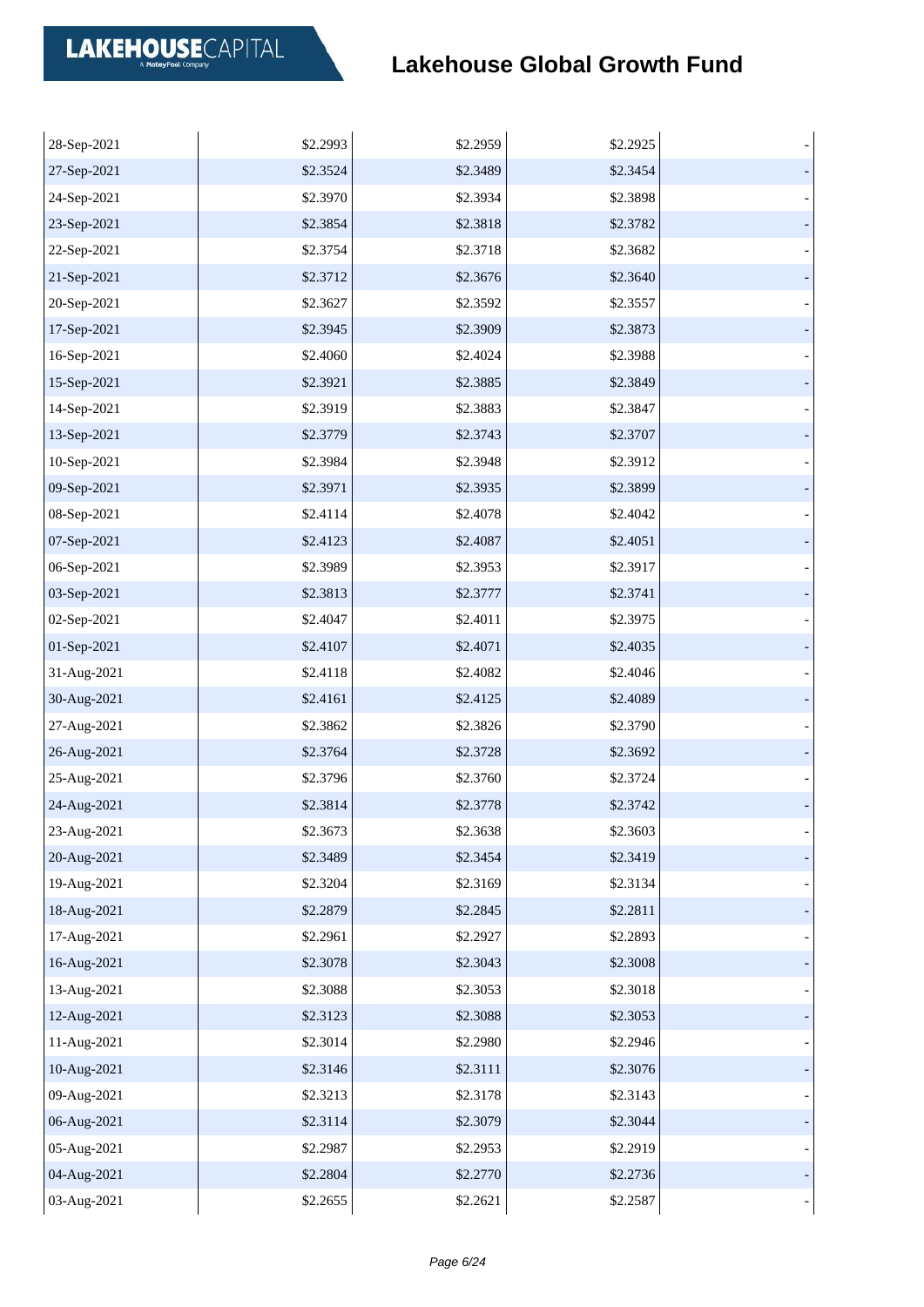| 02-Aug-2021 | \$2.2748 | \$2.2714 | \$2.2680 |          |
|-------------|----------|----------|----------|----------|
| 31-Jul-2021 | \$2.2795 | \$2.2761 | \$2.2727 |          |
| 30-Jul-2021 | \$2.2795 | \$2.2761 | \$2.2727 |          |
| 29-Jul-2021 | \$2.2992 | \$2.2958 | \$2.2924 |          |
| 28-Jul-2021 | \$2.3046 | \$2.3011 | \$2.2976 |          |
| 27-Jul-2021 | \$2.2944 | \$2.2910 | \$2.2876 |          |
| 26-Jul-2021 | \$2.3108 | \$2.3073 | \$2.3038 |          |
| 23-Jul-2021 | \$2.3171 | \$2.3136 | \$2.3101 |          |
| 22-Jul-2021 | \$2.2803 | \$2.2769 | \$2.2735 |          |
| 21-Jul-2021 | \$2.2674 | \$2.2640 | \$2.2606 |          |
| 20-Jul-2021 | \$2.2536 | \$2.2502 | \$2.2468 |          |
| 19-Jul-2021 | \$2.2328 | \$2.2295 | \$2.2262 |          |
| 16-Jul-2021 | \$2.2434 | \$2.2400 | \$2.2366 |          |
| 15-Jul-2021 | \$2.2425 | \$2.2391 | \$2.2357 |          |
| 14-Jul-2021 | \$2.2420 | \$2.2386 | \$2.2352 |          |
| 13-Jul-2021 | \$2.2412 | \$2.2378 | \$2.2344 |          |
| 12-Jul-2021 | \$2.2355 | \$2.2322 | \$2.2289 |          |
| 09-Jul-2021 | \$2.2302 | \$2.2269 | \$2.2236 |          |
| 08-Jul-2021 | \$2.2240 | \$2.2207 | \$2.2174 |          |
| 07-Jul-2021 | \$2.2431 | \$2.2397 | \$2.2363 |          |
| 06-Jul-2021 | \$2.2370 | \$2.2336 | \$2.2302 |          |
| 05-Jul-2021 | \$2.2149 | \$2.2116 | \$2.2083 |          |
| 02-Jul-2021 | \$2.2186 | \$2.2153 | \$2.2120 |          |
| 01-Jul-2021 | \$2.2221 | \$2.2188 | \$2.2155 |          |
| 30-Jun-2021 | \$2.2098 | \$2.2065 | \$2.2032 | \$0.0496 |
| 29-Jun-2021 | \$2.2748 | \$2.2714 | \$2.2680 |          |
| 28-Jun-2021 | \$2.2615 | \$2.2581 | \$2.2547 |          |
| 25-Jun-2021 | \$2.2485 | \$2.2451 | \$2.2417 |          |
| 24-Jun-2021 | \$2.2454 | \$2.2420 | \$2.2386 |          |
| 23-Jun-2021 | \$2.2359 | \$2.2326 | \$2.2293 |          |
| 22-Jun-2021 | \$2.2432 | \$2.2398 | \$2.2364 |          |
| 21-Jun-2021 | \$2.2281 | \$2.2248 | \$2.2215 |          |
| 18-Jun-2021 | \$2.2295 | \$2.2262 | \$2.2229 |          |
| 17-Jun-2021 | \$2.2186 | \$2.2153 | \$2.2120 |          |
| 16-Jun-2021 | \$2.1771 | \$2.1738 | \$2.1705 |          |
| 15-Jun-2021 | \$2.1694 | \$2.1662 | \$2.1630 |          |
| 11-Jun-2021 | \$2.1532 | \$2.1500 | \$2.1468 |          |
| 10-Jun-2021 | \$2.1346 | \$2.1314 | \$2.1282 |          |
| 09-Jun-2021 | \$2.1186 | \$2.1154 | \$2.1122 |          |
| 08-Jun-2021 | \$2.1177 | \$2.1145 | \$2.1113 |          |
| 07-Jun-2021 | \$2.1081 | \$2.1049 | \$2.1017 |          |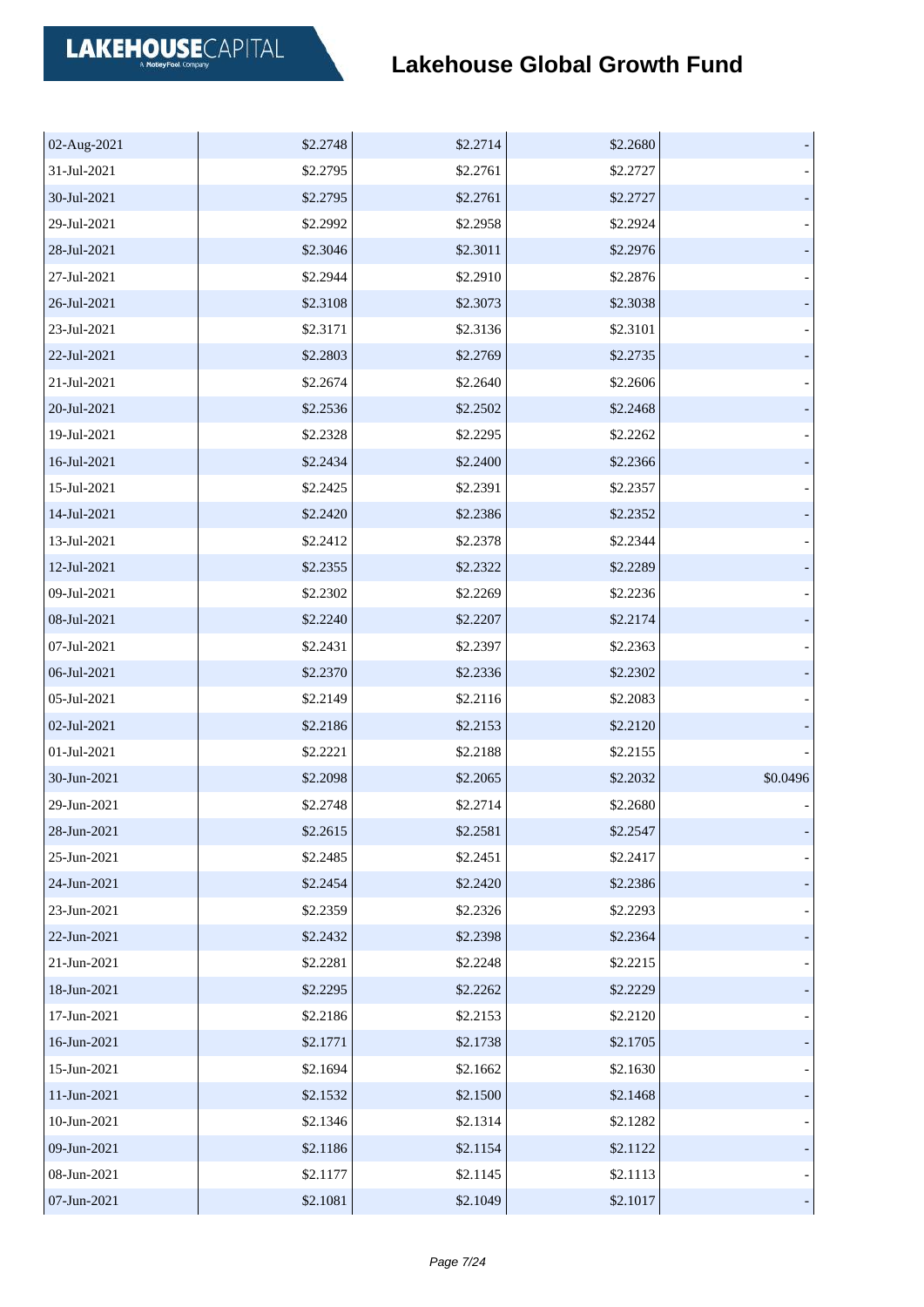| 04-Jun-2021 | \$2.1075 | \$2.1043 | \$2.1011 |  |
|-------------|----------|----------|----------|--|
| 03-Jun-2021 | \$2.1142 | \$2.1110 | \$2.1078 |  |
| 02-Jun-2021 | \$2.1142 | \$2.1110 | \$2.1078 |  |
| 01-Jun-2021 | \$2.1101 | \$2.1069 | \$2.1037 |  |
| 31-May-2021 | \$2.1132 | \$2.1100 | \$2.1068 |  |
| 28-May-2021 | \$2.1156 | \$2.1124 | \$2.1092 |  |
| 27-May-2021 | \$2.1011 | \$2.0980 | \$2.0949 |  |
| 26-May-2021 | \$2.1061 | \$2.1029 | \$2.0997 |  |
| 25-May-2021 | \$2.0973 | \$2.0942 | \$2.0911 |  |
| 24-May-2021 | \$2.0828 | \$2.0797 | \$2.0766 |  |
| 21-May-2021 | \$2.0714 | \$2.0683 | \$2.0652 |  |
| 20-May-2021 | \$2.0567 | \$2.0536 | \$2.0505 |  |
| 19-May-2021 | \$2.0279 | \$2.0249 | \$2.0219 |  |
| 18-May-2021 | \$2.0187 | \$2.0157 | \$2.0127 |  |
| 17-May-2021 | \$2.0185 | \$2.0155 | \$2.0125 |  |
| 14-May-2021 | \$2.0216 | \$2.0186 | \$2.0156 |  |
| 13-May-2021 | \$2.0002 | \$1.9972 | \$1.9942 |  |
| 12-May-2021 | \$1.9977 | \$1.9947 | \$1.9917 |  |
| 11-May-2021 | \$2.0120 | \$2.0090 | \$2.0060 |  |
| 10-May-2021 | \$2.0258 | \$2.0228 | \$2.0198 |  |
| 07-May-2021 | \$2.0638 | \$2.0607 | \$2.0576 |  |
| 06-May-2021 | \$2.0679 | \$2.0648 | \$2.0617 |  |
| 05-May-2021 | \$2.0818 | \$2.0787 | \$2.0756 |  |
| 04-May-2021 | \$2.1015 | \$2.0984 | \$2.0953 |  |
| 03-May-2021 | \$2.1282 | \$2.1250 | \$2.1218 |  |
| 30-Apr-2021 | \$2.1427 | \$2.1395 | \$2.1363 |  |
| 29-Apr-2021 | \$2.1614 | \$2.1582 | \$2.1550 |  |
| 28-Apr-2021 | \$2.1447 | \$2.1415 | \$2.1383 |  |
| 27-Apr-2021 | \$2.1550 | \$2.1518 | \$2.1486 |  |
| 26-Apr-2021 | \$2.1459 | \$2.1427 | \$2.1395 |  |
| 23-Apr-2021 | \$2.1513 | \$2.1481 | \$2.1449 |  |
| 22-Apr-2021 | \$2.1317 | \$2.1285 | \$2.1253 |  |
| 21-Apr-2021 | \$2.1141 | \$2.1109 | \$2.1077 |  |
| 20-Apr-2021 | \$2.1026 | \$2.0995 | \$2.0964 |  |
| 19-Apr-2021 | \$2.1241 | \$2.1209 | \$2.1177 |  |
| 16-Apr-2021 | \$2.1395 | \$2.1363 | \$2.1331 |  |
| 15-Apr-2021 | \$2.1299 | \$2.1267 | \$2.1235 |  |
| 14-Apr-2021 | \$2.1179 | \$2.1147 | \$2.1115 |  |
| 13-Apr-2021 | \$2.1464 | \$2.1432 | \$2.1400 |  |
| 12-Apr-2021 | \$2.1348 | \$2.1316 | \$2.1284 |  |
| 09-Apr-2021 | \$2.1371 | \$2.1339 | \$2.1307 |  |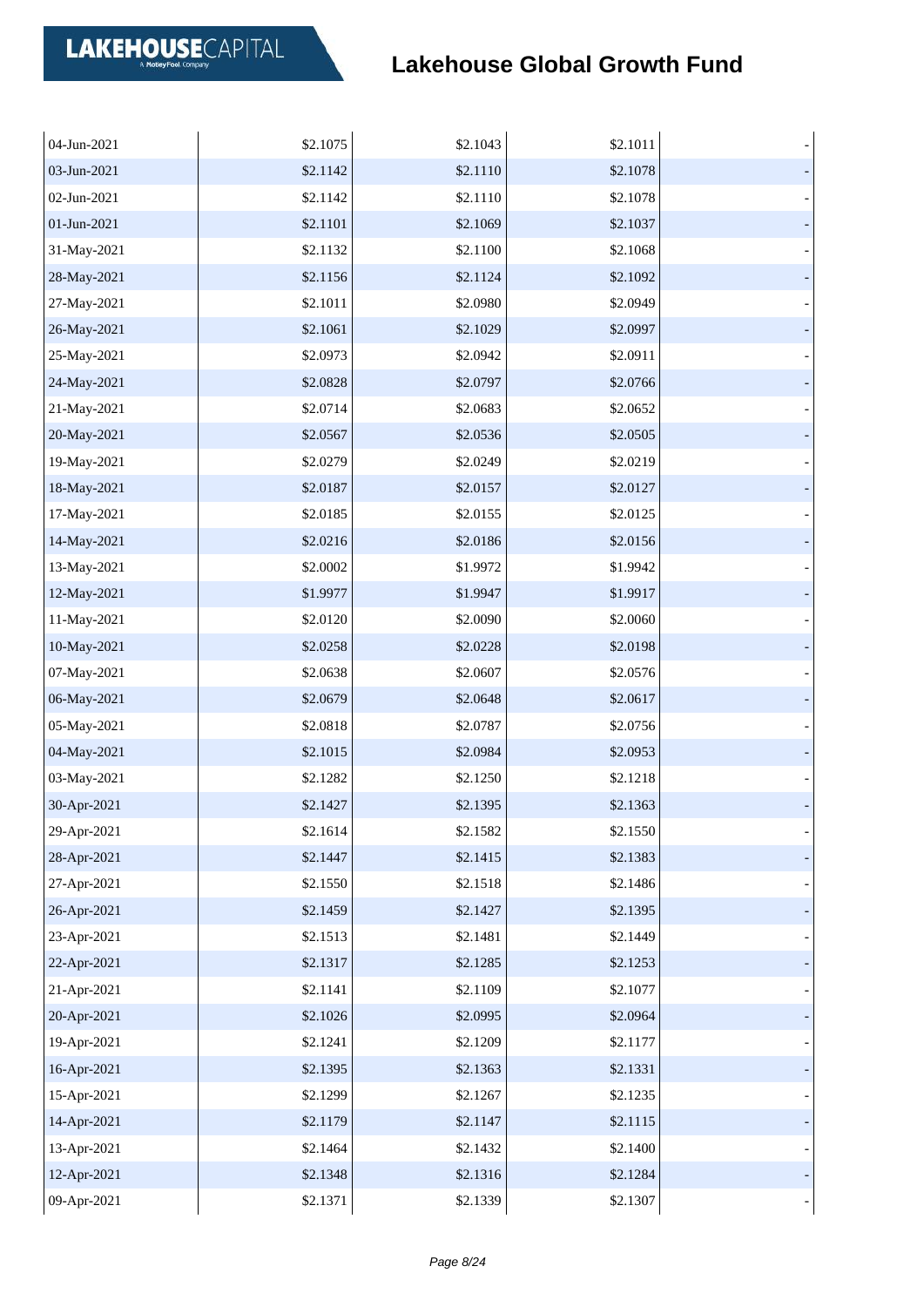| 08-Apr-2021 | \$2.1182 | \$2.1150 | \$2.1118 |  |
|-------------|----------|----------|----------|--|
| 07-Apr-2021 | \$2.1046 | \$2.1014 | \$2.0982 |  |
| 06-Apr-2021 | \$2.0898 | \$2.0867 | \$2.0836 |  |
| 01-Apr-2021 | \$2.0678 | \$2.0647 | \$2.0616 |  |
| 31-Mar-2021 | \$2.0319 | \$2.0289 | \$2.0259 |  |
| 30-Mar-2021 | \$2.0119 | \$2.0089 | \$2.0059 |  |
| 29-Mar-2021 | \$2.0128 | \$2.0098 | \$2.0068 |  |
| 26-Mar-2021 | \$2.0226 | \$2.0196 | \$2.0166 |  |
| 25-Mar-2021 | \$2.0067 | \$2.0037 | \$2.0007 |  |
| 24-Mar-2021 | \$2.0103 | \$2.0073 | \$2.0043 |  |
| 23-Mar-2021 | \$2.0369 | \$2.0338 | \$2.0307 |  |
| 22-Mar-2021 | \$2.0114 | \$2.0084 | \$2.0054 |  |
| 19-Mar-2021 | \$1.9947 | \$1.9917 | \$1.9887 |  |
| 18-Mar-2021 | \$1.9818 | \$1.9788 | \$1.9758 |  |
| 17-Mar-2021 | \$2.0083 | \$2.0053 | \$2.0023 |  |
| 16-Mar-2021 | \$2.0240 | \$2.0210 | \$2.0180 |  |
| 15-Mar-2021 | \$2.0114 | \$2.0084 | \$2.0054 |  |
| 12-Mar-2021 | \$2.0050 | \$2.0020 | \$1.9990 |  |
| 11-Mar-2021 | \$2.0195 | \$2.0165 | \$2.0135 |  |
| 10-Mar-2021 | \$1.9817 | \$1.9787 | \$1.9757 |  |
| 09-Mar-2021 | \$1.9949 | \$1.9919 | \$1.9889 |  |
| 08-Mar-2021 | \$1.9532 | \$1.9503 | \$1.9474 |  |
| 05-Mar-2021 | \$1.9862 | \$1.9832 | \$1.9802 |  |
| 04-Mar-2021 | \$1.9597 | \$1.9568 | \$1.9539 |  |
| 03-Mar-2021 | \$1.9908 | \$1.9878 | \$1.9848 |  |
| 02-Mar-2021 | \$2.0143 | \$2.0113 | \$2.0083 |  |
| 01-Mar-2021 | \$2.0391 | \$2.0360 | \$2.0329 |  |
| 28-Feb-2021 | \$2.0029 | \$1.9999 | \$1.9969 |  |
| 26-Feb-2021 | \$2.0029 | \$1.9999 | \$1.9969 |  |
| 25-Feb-2021 | \$1.9769 | \$1.9739 | \$1.9709 |  |
| 24-Feb-2021 | \$2.0028 | \$1.9998 | \$1.9968 |  |
| 23-Feb-2021 | \$2.0162 | \$2.0132 | \$2.0102 |  |
| 22-Feb-2021 | \$2.0312 | \$2.0282 | \$2.0252 |  |
| 19-Feb-2021 | \$2.0777 | \$2.0746 | \$2.0715 |  |
| 18-Feb-2021 | \$2.1089 | \$2.1057 | \$2.1025 |  |
| 17-Feb-2021 | \$2.1161 | \$2.1129 | \$2.1097 |  |
| 16-Feb-2021 | \$2.1275 | \$2.1243 | \$2.1211 |  |
| 15-Feb-2021 | \$2.1150 | \$2.1118 | \$2.1086 |  |
| 12-Feb-2021 | \$2.1224 | \$2.1192 | \$2.1160 |  |
| 11-Feb-2021 | \$2.1078 | \$2.1046 | \$2.1014 |  |
| 10-Feb-2021 | \$2.1074 | \$2.1042 | \$2.1010 |  |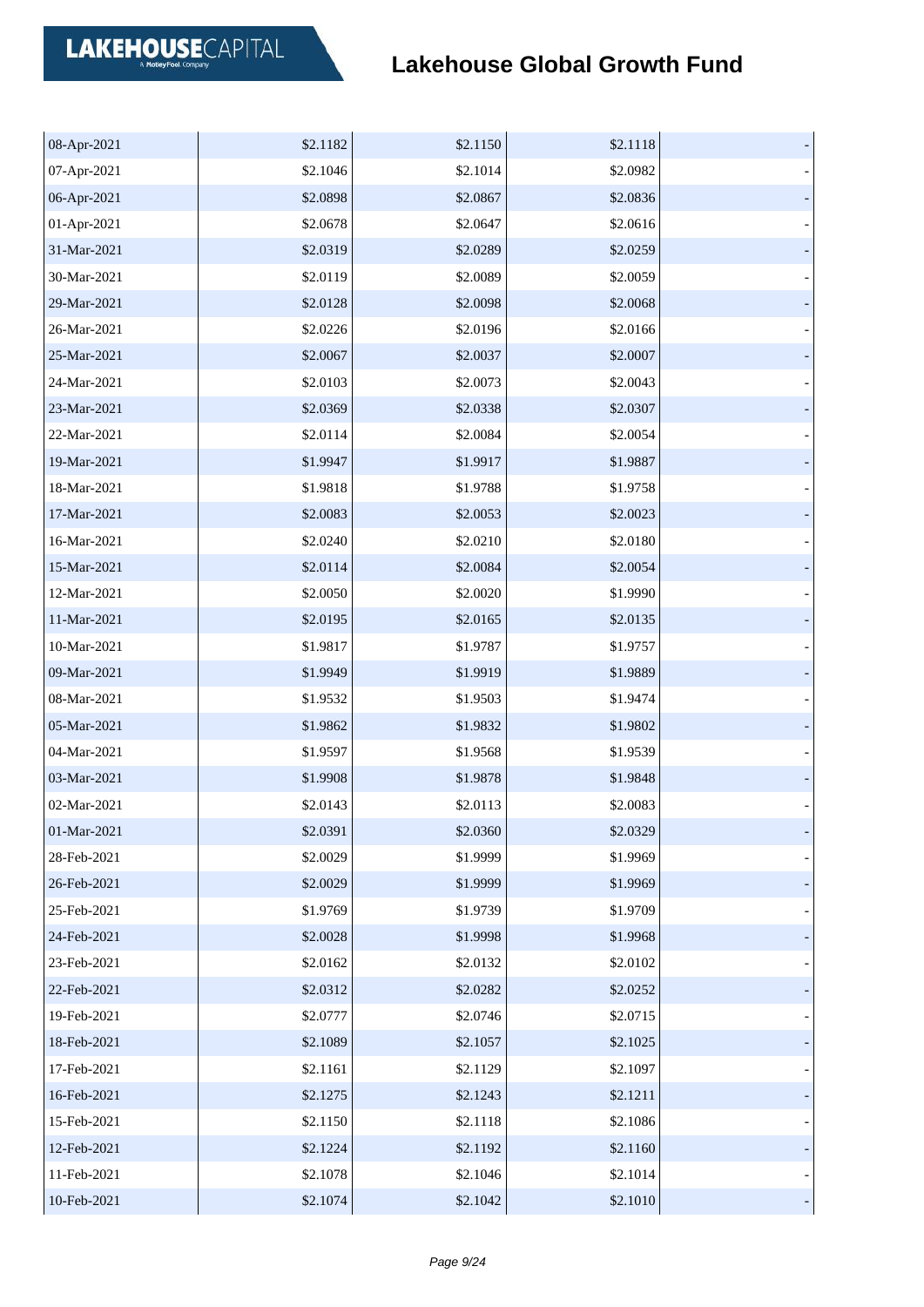| 09-Feb-2021 | \$2.0860 | \$2.0829 | \$2.0798 |  |
|-------------|----------|----------|----------|--|
| 08-Feb-2021 | \$2.0910 | \$2.0879 | \$2.0848 |  |
| 05-Feb-2021 | \$2.0856 | \$2.0825 | \$2.0794 |  |
| 04-Feb-2021 | \$2.0955 | \$2.0924 | \$2.0893 |  |
| 03-Feb-2021 | \$2.0616 | \$2.0585 | \$2.0554 |  |
| 02-Feb-2021 | \$2.0632 | \$2.0601 | \$2.0570 |  |
| 01-Feb-2021 | \$2.0200 | \$2.0170 | \$2.0140 |  |
| 31-Jan-2021 | \$1.9589 | \$1.9560 | \$1.9531 |  |
| 29-Jan-2021 | \$1.9590 | \$1.9561 | \$1.9532 |  |
| 28-Jan-2021 | \$1.9802 | \$1.9772 | \$1.9742 |  |
| 27-Jan-2021 | \$1.9629 | \$1.9600 | \$1.9571 |  |
| 25-Jan-2021 | \$2.0337 | \$2.0307 | \$2.0277 |  |
| 22-Jan-2021 | \$2.0387 | \$2.0356 | \$2.0325 |  |
| 21-Jan-2021 | \$2.0294 | \$2.0264 | \$2.0234 |  |
| 20-Jan-2021 | \$2.0296 | \$2.0266 | \$2.0236 |  |
| 19-Jan-2021 | \$2.0093 | \$2.0063 | \$2.0033 |  |
| 18-Jan-2021 | \$1.9853 | \$1.9823 | \$1.9793 |  |
| 15-Jan-2021 | \$1.9729 | \$1.9699 | \$1.9669 |  |
| 14-Jan-2021 | \$1.9422 | \$1.9393 | \$1.9364 |  |
| 13-Jan-2021 | \$1.9582 | \$1.9553 | \$1.9524 |  |
| 12-Jan-2021 | \$1.9464 | \$1.9435 | \$1.9406 |  |
| 11-Jan-2021 | \$1.9656 | \$1.9627 | \$1.9598 |  |
| 08-Jan-2021 | \$1.9673 | \$1.9644 | \$1.9615 |  |
| 07-Jan-2021 | \$1.9370 | \$1.9341 | \$1.9312 |  |
| 06-Jan-2021 | \$1.9088 | \$1.9059 | \$1.9030 |  |
| 05-Jan-2021 | \$1.9406 | \$1.9377 | \$1.9348 |  |
| 04-Jan-2021 | \$1.9549 | \$1.9520 | \$1.9491 |  |
| 31-Dec-2020 | \$1.9670 | \$1.9641 | \$1.9612 |  |
| 30-Dec-2020 | \$1.9718 | \$1.9688 | \$1.9658 |  |
| 29-Dec-2020 | \$1.9841 | \$1.9811 | \$1.9781 |  |
| 24-Dec-2020 | \$1.9864 | \$1.9834 | \$1.9804 |  |
| 23-Dec-2020 | \$1.9858 | \$1.9828 | \$1.9798 |  |
| 22-Dec-2020 | \$2.0090 | \$2.0060 | \$2.0030 |  |
| 21-Dec-2020 | \$1.9871 | \$1.9841 | \$1.9811 |  |
| 18-Dec-2020 | \$1.9935 | \$1.9905 | \$1.9875 |  |
| 17-Dec-2020 | \$1.9832 | \$1.9802 | \$1.9772 |  |
| 16-Dec-2020 | \$1.9729 | \$1.9699 | \$1.9669 |  |
| 15-Dec-2020 | \$1.9599 | \$1.9570 | \$1.9541 |  |
| 14-Dec-2020 | \$1.9491 | \$1.9462 | \$1.9433 |  |
| 11-Dec-2020 | \$1.9419 | \$1.9390 | \$1.9361 |  |
| 10-Dec-2020 | \$1.9324 | \$1.9295 | \$1.9266 |  |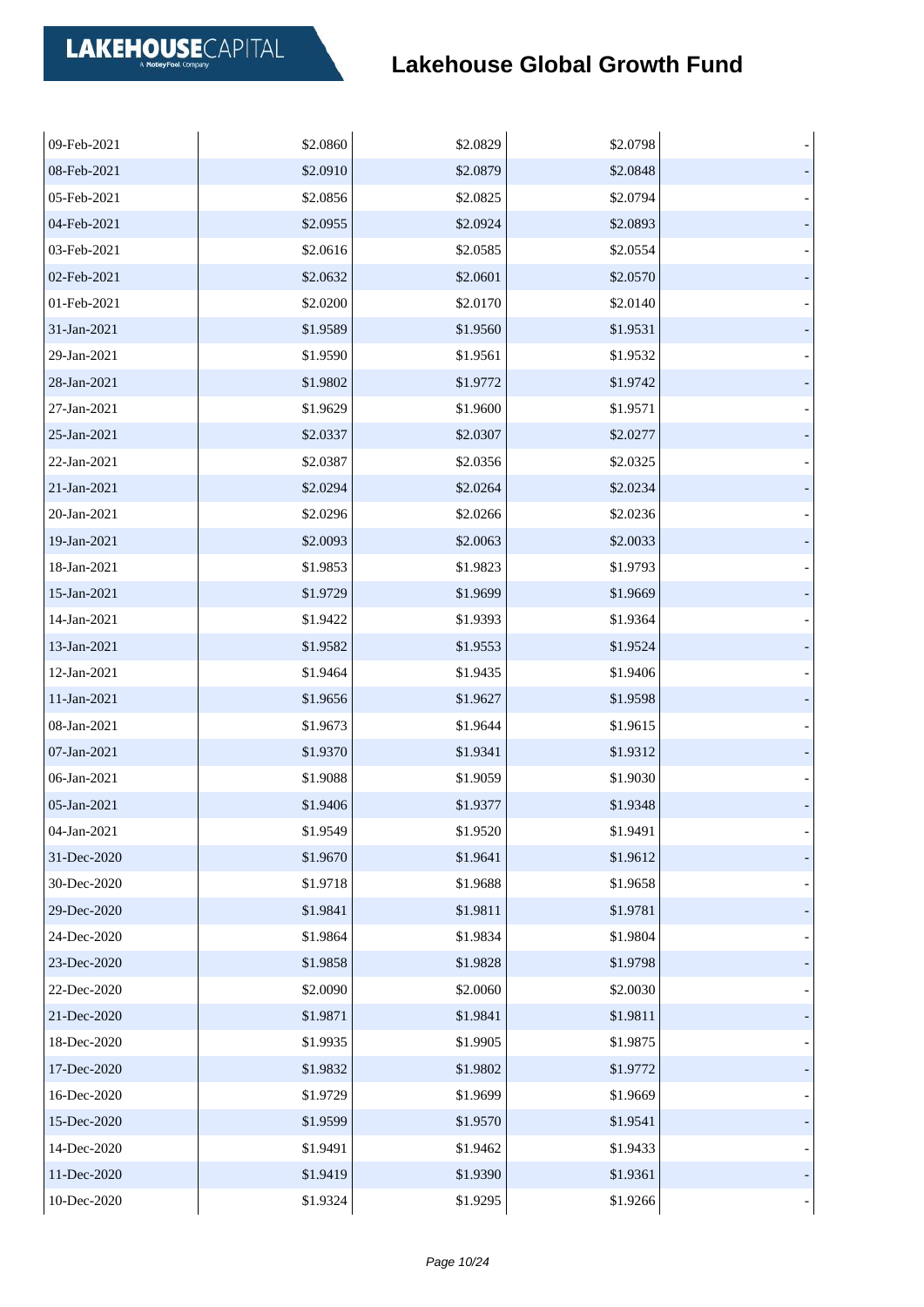| 09-Dec-2020 | \$1.9448 | \$1.9419 | \$1.9390 |  |
|-------------|----------|----------|----------|--|
| 08-Dec-2020 | \$1.9804 | \$1.9774 | \$1.9744 |  |
| 07-Dec-2020 | \$1.9655 | \$1.9626 | \$1.9597 |  |
| 04-Dec-2020 | \$1.9620 | \$1.9591 | \$1.9562 |  |
| 03-Dec-2020 | \$1.9609 | \$1.9580 | \$1.9551 |  |
| 02-Dec-2020 | \$1.9638 | \$1.9609 | \$1.9580 |  |
| 01-Dec-2020 | \$1.9735 | \$1.9705 | \$1.9675 |  |
| 30-Nov-2020 | \$1.9570 | \$1.9541 | \$1.9512 |  |
| 27-Nov-2020 | \$1.9509 | \$1.9480 | \$1.9451 |  |
| 26-Nov-2020 | \$1.9433 | \$1.9404 | \$1.9375 |  |
| 25-Nov-2020 | \$1.9353 | \$1.9324 | \$1.9295 |  |
| 24-Nov-2020 | \$1.9226 | \$1.9197 | \$1.9168 |  |
| 23-Nov-2020 | \$1.9338 | \$1.9309 | \$1.9280 |  |
| 20-Nov-2020 | \$1.9165 | \$1.9136 | \$1.9107 |  |
| 19-Nov-2020 | \$1.9127 | \$1.9098 | \$1.9069 |  |
| 18-Nov-2020 | \$1.8931 | \$1.8903 | \$1.8875 |  |
| 17-Nov-2020 | \$1.9077 | \$1.9048 | \$1.9019 |  |
| 16-Nov-2020 | \$1.8975 | \$1.8947 | \$1.8919 |  |
| 13-Nov-2020 | \$1.9056 | \$1.9027 | \$1.8998 |  |
| 12-Nov-2020 | \$1.9010 | \$1.8982 | \$1.8954 |  |
| 11-Nov-2020 | \$1.8994 | \$1.8966 | \$1.8938 |  |
| 10-Nov-2020 | \$1.8689 | \$1.8661 | \$1.8633 |  |
| 09-Nov-2020 | \$1.8999 | \$1.8971 | \$1.8943 |  |
| 06-Nov-2020 | \$1.9377 | \$1.9348 | \$1.9319 |  |
| 05-Nov-2020 | \$1.9324 | \$1.9295 | \$1.9266 |  |
| 04-Nov-2020 | \$1.9117 | \$1.9088 | \$1.9059 |  |
| 03-Nov-2020 | \$1.8397 | \$1.8369 | \$1.8341 |  |
| 02-Nov-2020 | \$1.8427 | \$1.8399 | \$1.8371 |  |
| 31-Oct-2020 | \$1.8493 | \$1.8465 | \$1.8437 |  |
| 30-Oct-2020 | \$1.8493 | \$1.8465 | \$1.8437 |  |
| 29-Oct-2020 | \$1.8932 | \$1.8904 | \$1.8876 |  |
| 28-Oct-2020 | \$1.8685 | \$1.8657 | \$1.8629 |  |
| 27-Oct-2020 | \$1.8931 | \$1.8903 | \$1.8875 |  |
| 26-Oct-2020 | \$1.8807 | \$1.8779 | \$1.8751 |  |
| 23-Oct-2020 | \$1.9153 | \$1.9124 | \$1.9095 |  |
| 22-Oct-2020 | \$1.9073 | \$1.9044 | \$1.9015 |  |
| 21-Oct-2020 | \$1.9173 | \$1.9144 | \$1.9115 |  |
| 20-Oct-2020 | \$1.9300 | \$1.9271 | \$1.9242 |  |
| 19-Oct-2020 | \$1.9167 | \$1.9138 | \$1.9109 |  |
| 16-Oct-2020 | \$1.9275 | \$1.9246 | \$1.9217 |  |
| 15-Oct-2020 | \$1.9206 | \$1.9177 | \$1.9148 |  |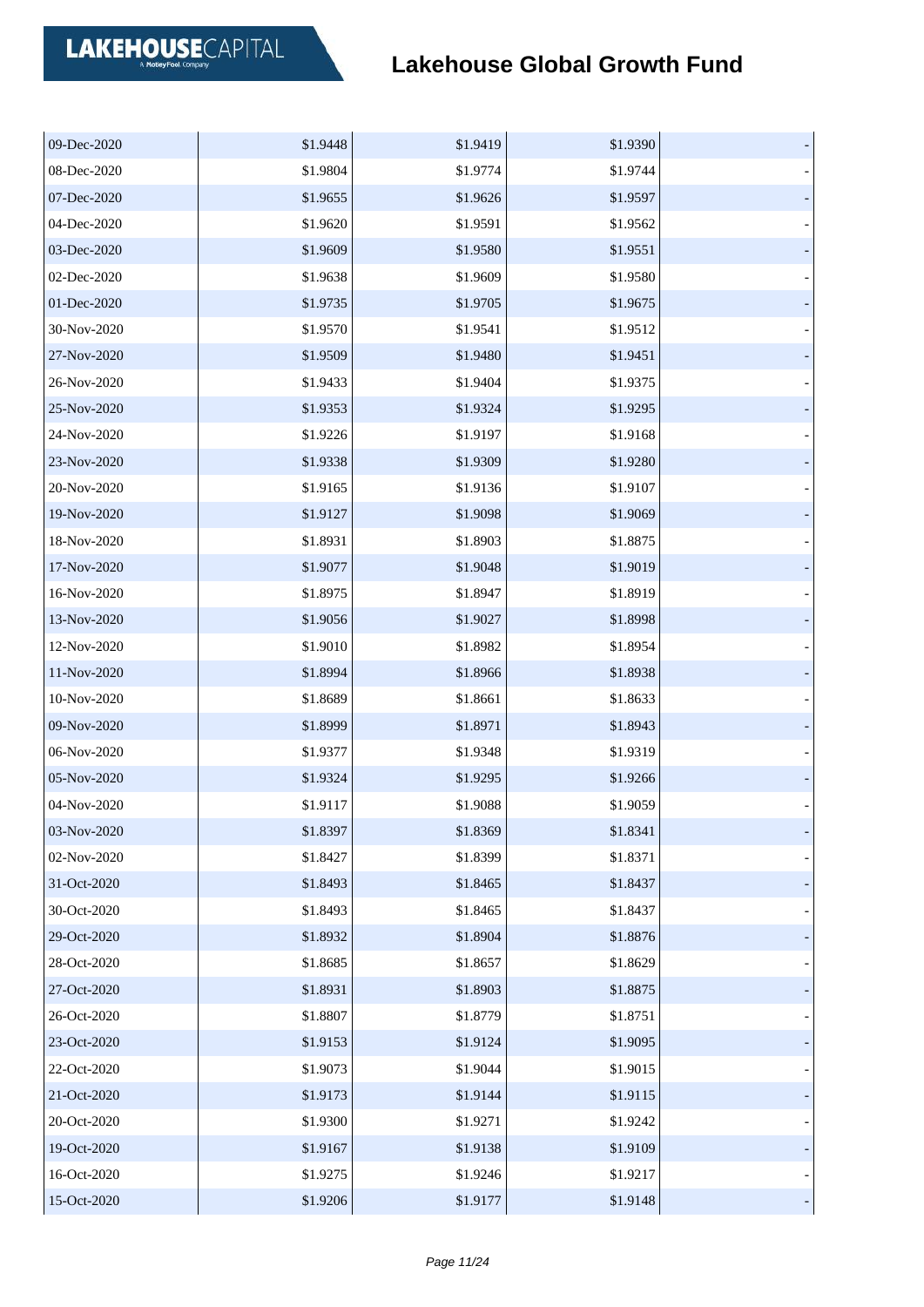| 14-Oct-2020 | \$1.9140 | \$1.9111 | \$1.9082 |  |
|-------------|----------|----------|----------|--|
| 13-Oct-2020 | \$1.9318 | \$1.9289 | \$1.9260 |  |
| 12-Oct-2020 | \$1.9135 | \$1.9106 | \$1.9077 |  |
| 09-Oct-2020 | \$1.8726 | \$1.8698 | \$1.8670 |  |
| 08-Oct-2020 | \$1.8578 | \$1.8550 | \$1.8522 |  |
| 07-Oct-2020 | \$1.8514 | \$1.8486 | \$1.8458 |  |
| 06-Oct-2020 | \$1.8346 | \$1.8319 | \$1.8292 |  |
| 02-Oct-2020 | \$1.8114 | \$1.8087 | \$1.8060 |  |
| 01-Oct-2020 | \$1.8242 | \$1.8215 | \$1.8188 |  |
| 30-Sep-2020 | \$1.7979 | \$1.7952 | \$1.7925 |  |
| 29-Sep-2020 | \$1.8102 | \$1.8075 | \$1.8048 |  |
| 28-Sep-2020 | \$1.8202 | \$1.8175 | \$1.8148 |  |
| 25-Sep-2020 | \$1.8044 | \$1.8017 | \$1.7990 |  |
| 24-Sep-2020 | \$1.7730 | \$1.7703 | \$1.7676 |  |
| 23-Sep-2020 | \$1.7644 | \$1.7618 | \$1.7592 |  |
| 22-Sep-2020 | \$1.7671 | \$1.7645 | \$1.7619 |  |
| 21-Sep-2020 | \$1.7310 | \$1.7284 | \$1.7258 |  |
| 18-Sep-2020 | \$1.7220 | \$1.7194 | \$1.7168 |  |
| 17-Sep-2020 | \$1.7174 | \$1.7148 | \$1.7122 |  |
| 16-Sep-2020 | \$1.7388 | \$1.7362 | \$1.7336 |  |
| 15-Sep-2020 | \$1.7504 | \$1.7478 | \$1.7452 |  |
| 14-Sep-2020 | \$1.7432 | \$1.7406 | \$1.7380 |  |
| 11-Sep-2020 | \$1.7300 | \$1.7274 | \$1.7248 |  |
| 10-Sep-2020 | \$1.7433 | \$1.7407 | \$1.7381 |  |
| 09-Sep-2020 | \$1.7551 | \$1.7525 | \$1.7499 |  |
| 08-Sep-2020 | \$1.7387 | \$1.7361 | \$1.7335 |  |
| 07-Sep-2020 | \$1.7701 | \$1.7674 | \$1.7647 |  |
| 04-Sep-2020 | \$1.7680 | \$1.7654 | \$1.7628 |  |
| 03-Sep-2020 | \$1.8067 | \$1.8040 | \$1.8013 |  |
| 02-Sep-2020 | \$1.8596 | \$1.8568 | \$1.8540 |  |
| 01-Sep-2020 | \$1.8370 | \$1.8342 | \$1.8314 |  |
| 31-Aug-2020 | \$1.8119 | \$1.8092 | \$1.8065 |  |
| 28-Aug-2020 | \$1.8183 | \$1.8156 | \$1.8129 |  |
| 27-Aug-2020 | \$1.8448 | \$1.8420 | \$1.8392 |  |
| 26-Aug-2020 | \$1.8608 | \$1.8580 | \$1.8552 |  |
| 25-Aug-2020 | \$1.8297 | \$1.8270 | \$1.8243 |  |
| 24-Aug-2020 | \$1.8175 | \$1.8148 | \$1.8121 |  |
| 21-Aug-2020 | \$1.8068 | \$1.8041 | \$1.8014 |  |
| 20-Aug-2020 | \$1.8100 | \$1.8073 | \$1.8046 |  |
| 19-Aug-2020 | \$1.7962 | \$1.7935 | \$1.7908 |  |
| 18-Aug-2020 | \$1.7891 | \$1.7864 | \$1.7837 |  |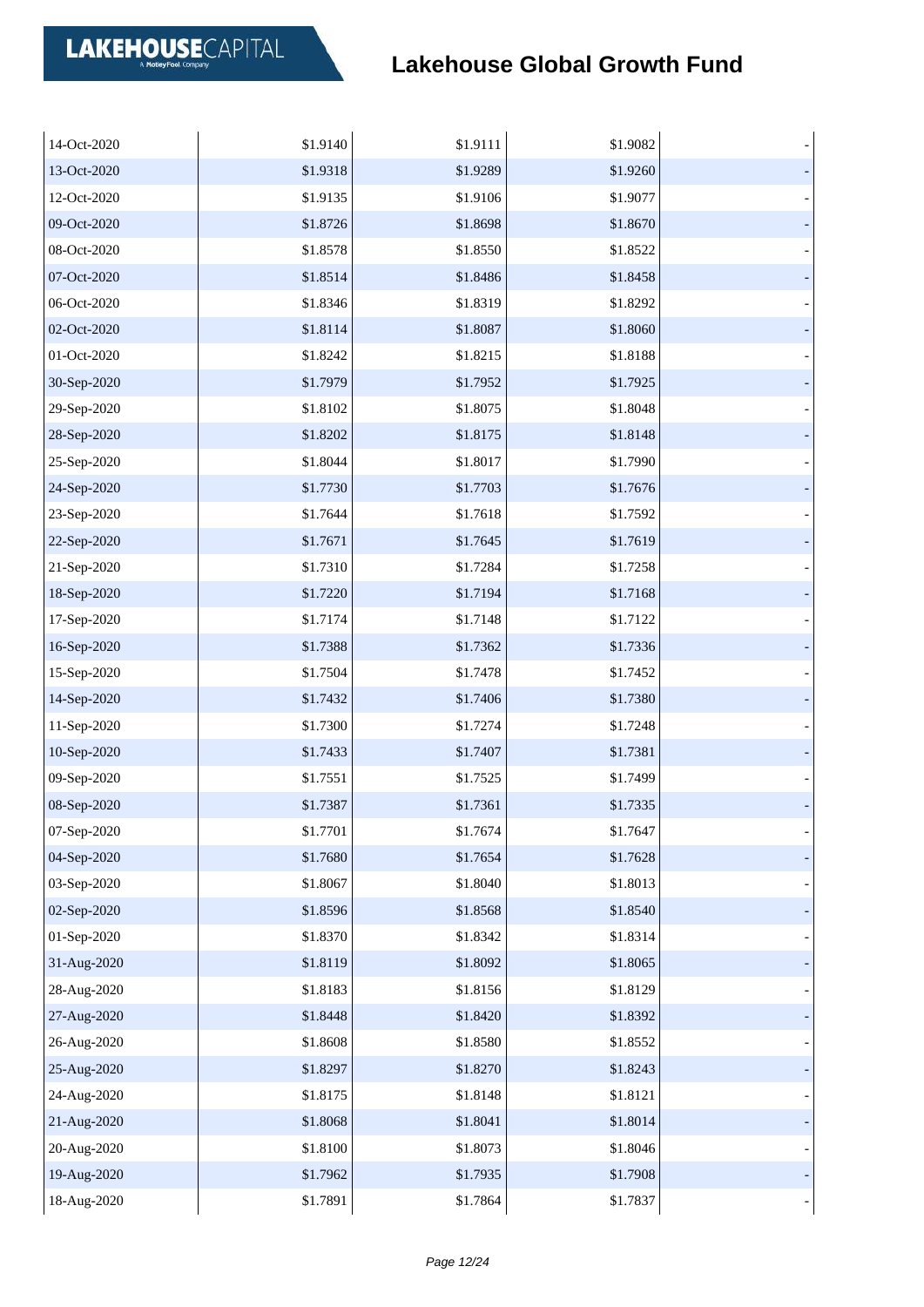| 17-Aug-2020 | \$1.7835 | \$1.7808 | \$1.7781 |          |
|-------------|----------|----------|----------|----------|
| 14-Aug-2020 | \$1.7768 | \$1.7741 | \$1.7714 |          |
| 13-Aug-2020 | \$1.7895 | \$1.7868 | \$1.7841 |          |
| 12-Aug-2020 | \$1.7740 | \$1.7713 | \$1.7686 |          |
| 11-Aug-2020 | \$1.7608 | \$1.7582 | \$1.7556 |          |
| 10-Aug-2020 | \$1.7709 | \$1.7682 | \$1.7655 |          |
| 07-Aug-2020 | \$1.7974 | \$1.7947 | \$1.7920 |          |
| 06-Aug-2020 | \$1.8012 | \$1.7985 | \$1.7958 |          |
| 05-Aug-2020 | \$1.8040 | \$1.8013 | \$1.7986 |          |
| 04-Aug-2020 | \$1.7902 | \$1.7875 | \$1.7848 |          |
| 03-Aug-2020 | \$1.7974 | \$1.7947 | \$1.7920 |          |
| 31-Jul-2020 | \$1.7760 | \$1.7733 | \$1.7706 |          |
| 30-Jul-2020 | \$1.7526 | \$1.7500 | \$1.7474 |          |
| 29-Jul-2020 | \$1.7484 | \$1.7458 | \$1.7432 |          |
| 28-Jul-2020 | \$1.7231 | \$1.7205 | \$1.7179 |          |
| 27-Jul-2020 | \$1.7413 | \$1.7387 | \$1.7361 |          |
| 24-Jul-2020 | \$1.7214 | \$1.7188 | \$1.7162 |          |
| 23-Jul-2020 | \$1.7386 | \$1.7360 | \$1.7334 |          |
| 22-Jul-2020 | \$1.7553 | \$1.7527 | \$1.7501 |          |
| 21-Jul-2020 | \$1.7572 | \$1.7546 | \$1.7520 |          |
| 20-Jul-2020 | \$1.7789 | \$1.7762 | \$1.7735 |          |
| 17-Jul-2020 | \$1.7412 | \$1.7386 | \$1.7360 |          |
| 16-Jul-2020 | \$1.7318 | \$1.7292 | \$1.7266 |          |
| 15-Jul-2020 | \$1.7353 | \$1.7327 | \$1.7301 |          |
| 14-Jul-2020 | \$1.7340 | \$1.7314 | \$1.7288 |          |
| 13-Jul-2020 | \$1.7385 | \$1.7359 | \$1.7333 |          |
| 10-Jul-2020 | \$1.7717 | \$1.7690 | \$1.7663 |          |
| 09-Jul-2020 | \$1.7736 | \$1.7709 | \$1.7682 |          |
| 08-Jul-2020 | \$1.7652 | \$1.7626 | \$1.7600 |          |
| 07-Jul-2020 | \$1.7467 | \$1.7441 | \$1.7415 |          |
| 06-Jul-2020 | \$1.7405 | \$1.7379 | \$1.7353 |          |
| 03-Jul-2020 | \$1.7242 | \$1.7216 | \$1.7190 |          |
| 02-Jul-2020 | \$1.7262 | \$1.7236 | \$1.7210 |          |
| 01-Jul-2020 | \$1.7202 | \$1.7176 | \$1.7150 |          |
| 30-Jun-2020 | \$1.6968 | \$1.6943 | \$1.6918 | \$0.0686 |
| 29-Jun-2020 | \$1.7533 | \$1.7507 | \$1.7481 |          |
| 26-Jun-2020 | \$1.7524 | \$1.7498 | \$1.7472 |          |
| 25-Jun-2020 | \$1.7736 | \$1.7709 | \$1.7682 |          |
| 24-Jun-2020 | \$1.7571 | \$1.7545 | \$1.7519 |          |
| 23-Jun-2020 | \$1.7728 | \$1.7701 | \$1.7674 |          |
| 22-Jun-2020 | \$1.7655 | \$1.7629 | \$1.7603 |          |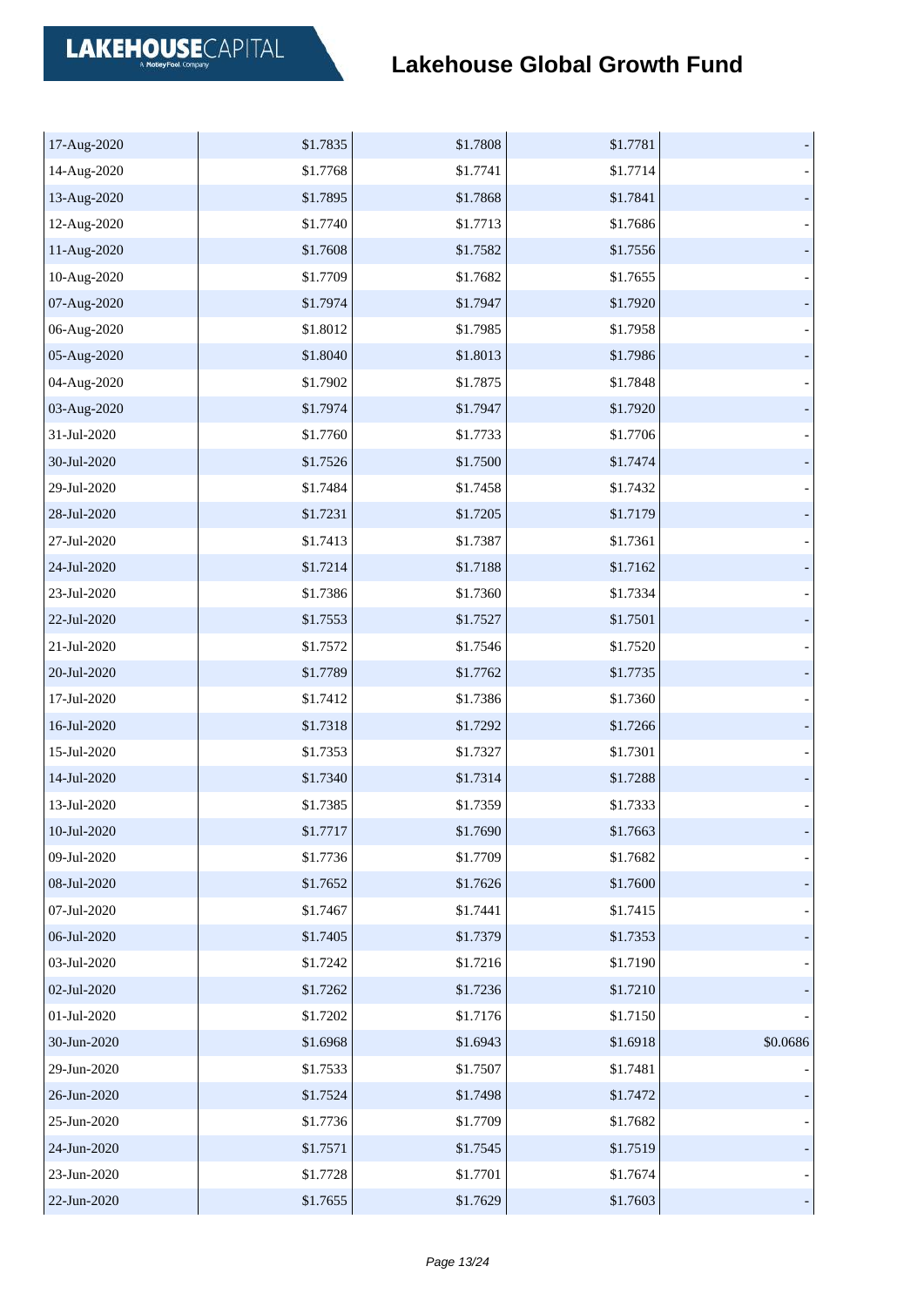| 19-Jun-2020 | \$1.7597 | \$1.7571 | \$1.7545 |  |
|-------------|----------|----------|----------|--|
| 18-Jun-2020 | \$1.7550 | \$1.7524 | \$1.7498 |  |
| 17-Jun-2020 | \$1.7434 | \$1.7408 | \$1.7382 |  |
| 16-Jun-2020 | \$1.7304 | \$1.7278 | \$1.7252 |  |
| 15-Jun-2020 | \$1.7030 | \$1.7004 | \$1.6978 |  |
| 12-Jun-2020 | \$1.6914 | \$1.6889 | \$1.6864 |  |
| 11-Jun-2020 | \$1.6806 | \$1.6781 | \$1.6756 |  |
| 10-Jun-2020 | \$1.7026 | \$1.7000 | \$1.6975 |  |
| 09-Jun-2020 | \$1.6896 | \$1.6871 | \$1.6846 |  |
| 05-Jun-2020 | \$1.6826 | \$1.6801 | \$1.6776 |  |
| 04-Jun-2020 | \$1.6793 | \$1.6768 | \$1.6743 |  |
| 03-Jun-2020 | \$1.7062 | \$1.7036 | \$1.7010 |  |
| 02-Jun-2020 | \$1.7112 | \$1.7086 | \$1.7060 |  |
| 01-Jun-2020 | \$1.7208 | \$1.7182 | \$1.7156 |  |
| 31-May-2020 | \$1.7368 | \$1.7342 | \$1.7316 |  |
| 29-May-2020 | \$1.7369 | \$1.7343 | \$1.7317 |  |
| 28-May-2020 | \$1.7097 | \$1.7071 | \$1.7045 |  |
| 27-May-2020 | \$1.6947 | \$1.6922 | \$1.6897 |  |
| 26-May-2020 | \$1.7080 | \$1.7054 | \$1.7028 |  |
| 25-May-2020 | \$1.7493 | \$1.7467 | \$1.7441 |  |
| 22-May-2020 | \$1.7440 | \$1.7414 | \$1.7388 |  |
| 21-May-2020 | \$1.7147 | \$1.7121 | \$1.7095 |  |
| 20-May-2020 | \$1.7210 | \$1.7184 | \$1.7158 |  |
| 19-May-2020 | \$1.6968 | \$1.6943 | \$1.6918 |  |
| 18-May-2020 | \$1.6918 | \$1.6893 | \$1.6868 |  |
| 15-May-2020 | \$1.6945 | \$1.6920 | \$1.6895 |  |
| 14-May-2020 | \$1.6717 | \$1.6692 | \$1.6667 |  |
| 13-May-2020 | \$1.6722 | \$1.6697 | \$1.6672 |  |
| 12-May-2020 | \$1.6670 | \$1.6645 | \$1.6620 |  |
| 11-May-2020 | \$1.6856 | \$1.6831 | \$1.6806 |  |
| 08-May-2020 | \$1.6655 | \$1.6630 | \$1.6605 |  |
| 07-May-2020 | \$1.6632 | \$1.6607 | \$1.6582 |  |
| 06-May-2020 | \$1.6203 | \$1.6179 | \$1.6155 |  |
| 05-May-2020 | \$1.5889 | \$1.5865 | \$1.5841 |  |
| 04-May-2020 | \$1.5657 | \$1.5634 | \$1.5611 |  |
| 01-May-2020 | \$1.5566 | \$1.5543 | \$1.5520 |  |
| 30-Apr-2020 | \$1.5595 | \$1.5572 | \$1.5549 |  |
| 29-Apr-2020 | \$1.5368 | \$1.5345 | \$1.5322 |  |
| 28-Apr-2020 | \$1.5043 | \$1.5020 | \$1.4997 |  |
| 27-Apr-2020 | \$1.5267 | \$1.5244 | \$1.5221 |  |
| 24-Apr-2020 | \$1.5332 | \$1.5309 | \$1.5286 |  |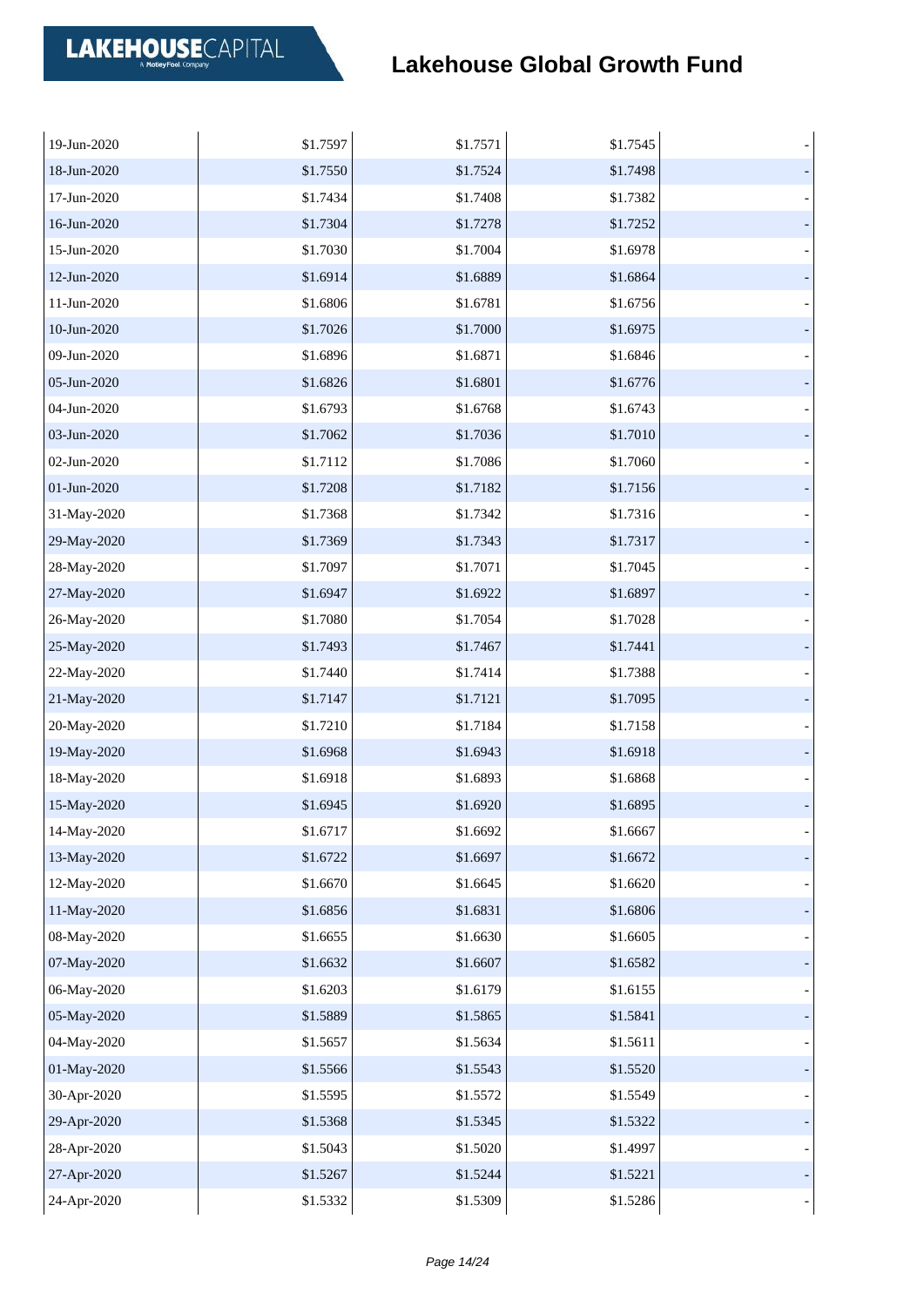| 23-Apr-2020 | \$1.5216 | \$1.5193 | \$1.5170 |  |
|-------------|----------|----------|----------|--|
| 22-Apr-2020 | \$1.5286 | \$1.5263 | \$1.5240 |  |
| 21-Apr-2020 | \$1.5048 | \$1.5025 | \$1.5002 |  |
| 20-Apr-2020 | \$1.5265 | \$1.5242 | \$1.5219 |  |
| 17-Apr-2020 | \$1.5193 | \$1.5170 | \$1.5147 |  |
| 16-Apr-2020 | \$1.5027 | \$1.5004 | \$1.4981 |  |
| 15-Apr-2020 | \$1.4938 | \$1.4916 | \$1.4894 |  |
| 14-Apr-2020 | \$1.4767 | \$1.4745 | \$1.4723 |  |
| 09-Apr-2020 | \$1.4523 | \$1.4501 | \$1.4479 |  |
| 08-Apr-2020 | \$1.4723 | \$1.4701 | \$1.4679 |  |
| 07-Apr-2020 | \$1.4423 | \$1.4401 | \$1.4379 |  |
| 06-Apr-2020 | \$1.4536 | \$1.4514 | \$1.4492 |  |
| 03-Apr-2020 | \$1.3966 | \$1.3945 | \$1.3924 |  |
| 02-Apr-2020 | \$1.3994 | \$1.3973 | \$1.3952 |  |
| 01-Apr-2020 | \$1.3935 | \$1.3914 | \$1.3893 |  |
| 31-Mar-2020 | \$1.4279 | \$1.4258 | \$1.4237 |  |
| 30-Mar-2020 | \$1.4340 | \$1.4319 | \$1.4298 |  |
| 27-Mar-2020 | \$1.4099 | \$1.4078 | \$1.4057 |  |
| 26-Mar-2020 | \$1.4620 | \$1.4598 | \$1.4576 |  |
| 25-Mar-2020 | \$1.4296 | \$1.4275 | \$1.4254 |  |
| 24-Mar-2020 | \$1.4288 | \$1.4267 | \$1.4246 |  |
| 23-Mar-2020 | \$1.3724 | \$1.3703 | \$1.3682 |  |
| 20-Mar-2020 | \$1.3912 | \$1.3891 | \$1.3870 |  |
| 19-Mar-2020 | \$1.4190 | \$1.4169 | \$1.4148 |  |
| 18-Mar-2020 | \$1.3847 | \$1.3826 | \$1.3805 |  |
| 17-Mar-2020 | \$1.3944 | \$1.3923 | \$1.3902 |  |
| 16-Mar-2020 | \$1.3318 | \$1.3298 | \$1.3278 |  |
| 13-Mar-2020 | \$1.4255 | \$1.4234 | \$1.4213 |  |
| 12-Mar-2020 | \$1.3429 | \$1.3409 | \$1.3389 |  |
| 11-Mar-2020 | \$1.3766 | \$1.3745 | \$1.3724 |  |
| 10-Mar-2020 | \$1.4256 | \$1.4235 | \$1.4214 |  |
| 09-Mar-2020 | \$1.3654 | \$1.3634 | \$1.3614 |  |
| 06-Mar-2020 | \$1.4332 | \$1.4311 | \$1.4290 |  |
| 05-Mar-2020 | \$1.4694 | \$1.4672 | \$1.4650 |  |
| 04-Mar-2020 | \$1.4927 | \$1.4905 | \$1.4883 |  |
| 03-Mar-2020 | \$1.4610 | \$1.4588 | \$1.4566 |  |
| 02-Mar-2020 | \$1.4963 | \$1.4941 | \$1.4919 |  |
| 29-Feb-2020 | \$1.4629 | \$1.4607 | \$1.4585 |  |
| 28-Feb-2020 | \$1.4629 | \$1.4607 | \$1.4585 |  |
| 27-Feb-2020 | \$1.4510 | \$1.4488 | \$1.4466 |  |
| 26-Feb-2020 | \$1.4922 | \$1.4900 | \$1.4878 |  |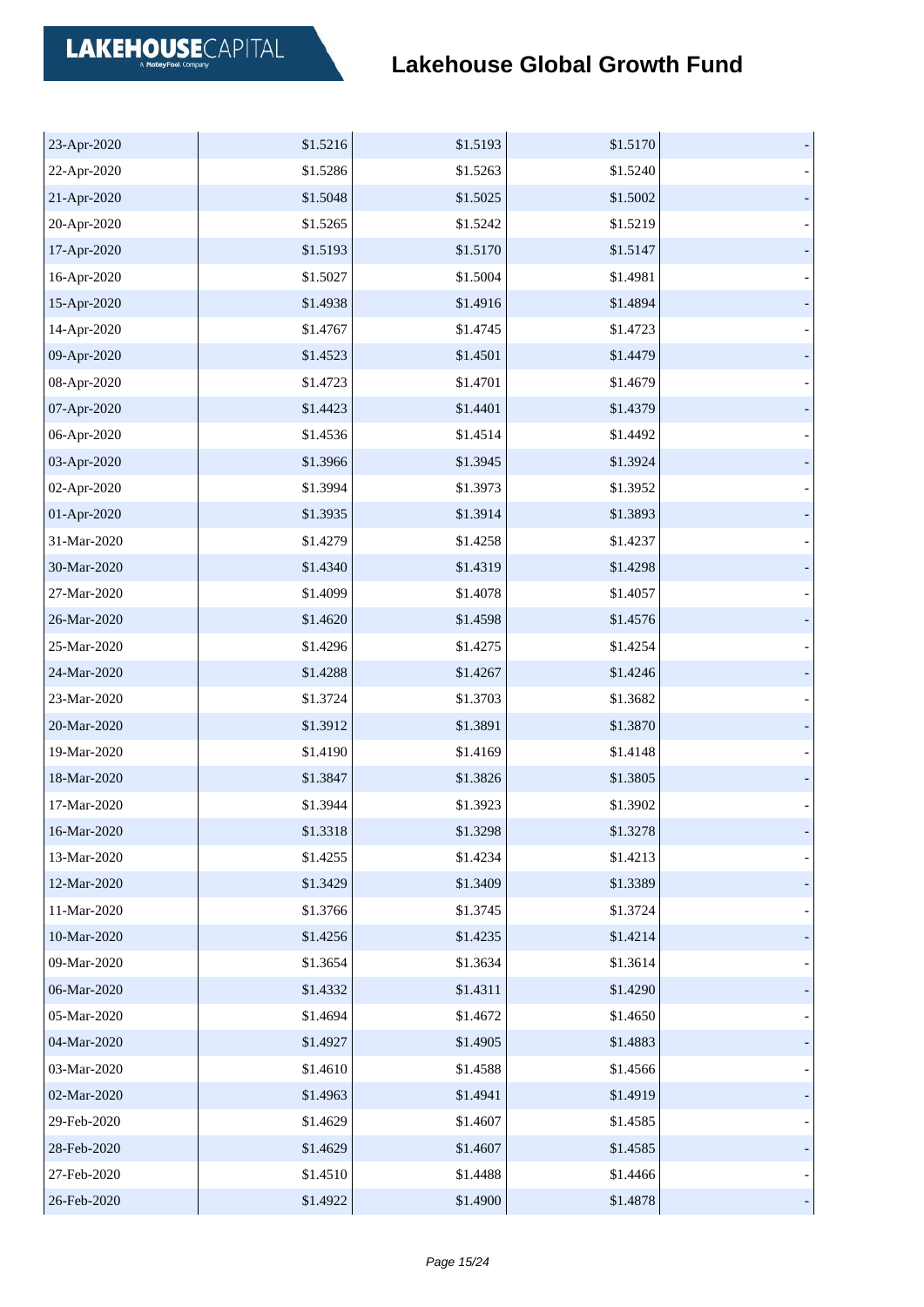| 25-Feb-2020 | \$1.4802 | \$1.4780 | \$1.4758 |  |
|-------------|----------|----------|----------|--|
| 24-Feb-2020 | \$1.5142 | \$1.5119 | \$1.5096 |  |
| 21-Feb-2020 | \$1.5583 | \$1.5560 | \$1.5537 |  |
| 20-Feb-2020 | \$1.5809 | \$1.5785 | \$1.5761 |  |
| 19-Feb-2020 | \$1.5802 | \$1.5778 | \$1.5754 |  |
| 18-Feb-2020 | \$1.5683 | \$1.5660 | \$1.5637 |  |
| 17-Feb-2020 | \$1.5663 | \$1.5640 | \$1.5617 |  |
| 14-Feb-2020 | \$1.5677 | \$1.5654 | \$1.5631 |  |
| 13-Feb-2020 | \$1.5585 | \$1.5562 | \$1.5539 |  |
| 12-Feb-2020 | \$1.5511 | \$1.5488 | \$1.5465 |  |
| 11-Feb-2020 | \$1.5421 | \$1.5398 | \$1.5375 |  |
| 10-Feb-2020 | \$1.5497 | \$1.5474 | \$1.5451 |  |
| 07-Feb-2020 | \$1.5421 | \$1.5398 | \$1.5375 |  |
| 06-Feb-2020 | \$1.5369 | \$1.5346 | \$1.5323 |  |
| 05-Feb-2020 | \$1.5304 | \$1.5281 | \$1.5258 |  |
| 04-Feb-2020 | \$1.5374 | \$1.5351 | \$1.5328 |  |
| 03-Feb-2020 | \$1.5222 | \$1.5199 | \$1.5176 |  |
| 31-Jan-2020 | \$1.5086 | \$1.5063 | \$1.5040 |  |
| 30-Jan-2020 | \$1.5164 | \$1.5141 | \$1.5118 |  |
| 29-Jan-2020 | \$1.5134 | \$1.5111 | \$1.5088 |  |
| 28-Jan-2020 | \$1.5080 | \$1.5057 | \$1.5034 |  |
| 24-Jan-2020 | \$1.5014 | \$1.4992 | \$1.4970 |  |
| 23-Jan-2020 | \$1.5000 | \$1.4978 | \$1.4956 |  |
| 22-Jan-2020 | \$1.5028 | \$1.5005 | \$1.4982 |  |
| 21-Jan-2020 | \$1.4956 | \$1.4934 | \$1.4912 |  |
| 20-Jan-2020 | \$1.4915 | \$1.4893 | \$1.4871 |  |
| 17-Jan-2020 | \$1.5004 | \$1.4982 | \$1.4960 |  |
| 16-Jan-2020 | \$1.4908 | \$1.4886 | \$1.4864 |  |
| 15-Jan-2020 | \$1.4829 | \$1.4807 | \$1.4785 |  |
| 14-Jan-2020 | \$1.4771 | \$1.4749 | \$1.4727 |  |
| 13-Jan-2020 | \$1.4882 | \$1.4860 | \$1.4838 |  |
| 10-Jan-2020 | \$1.4728 | \$1.4706 | \$1.4684 |  |
| 09-Jan-2020 | \$1.4776 | \$1.4754 | \$1.4732 |  |
| 08-Jan-2020 | \$1.4603 | \$1.4581 | \$1.4559 |  |
| 07-Jan-2020 | \$1.4558 | \$1.4536 | \$1.4514 |  |
| 06-Jan-2020 | \$1.4371 | \$1.4349 | \$1.4327 |  |
| 03-Jan-2020 | \$1.4266 | \$1.4245 | \$1.4224 |  |
| 02-Jan-2020 | \$1.4248 | \$1.4227 | \$1.4206 |  |
| 31-Dec-2019 | \$1.3977 | \$1.3956 | \$1.3935 |  |
| 30-Dec-2019 | \$1.4021 | \$1.4000 | \$1.3979 |  |
| 27-Dec-2019 | \$1.4181 | \$1.4160 | \$1.4139 |  |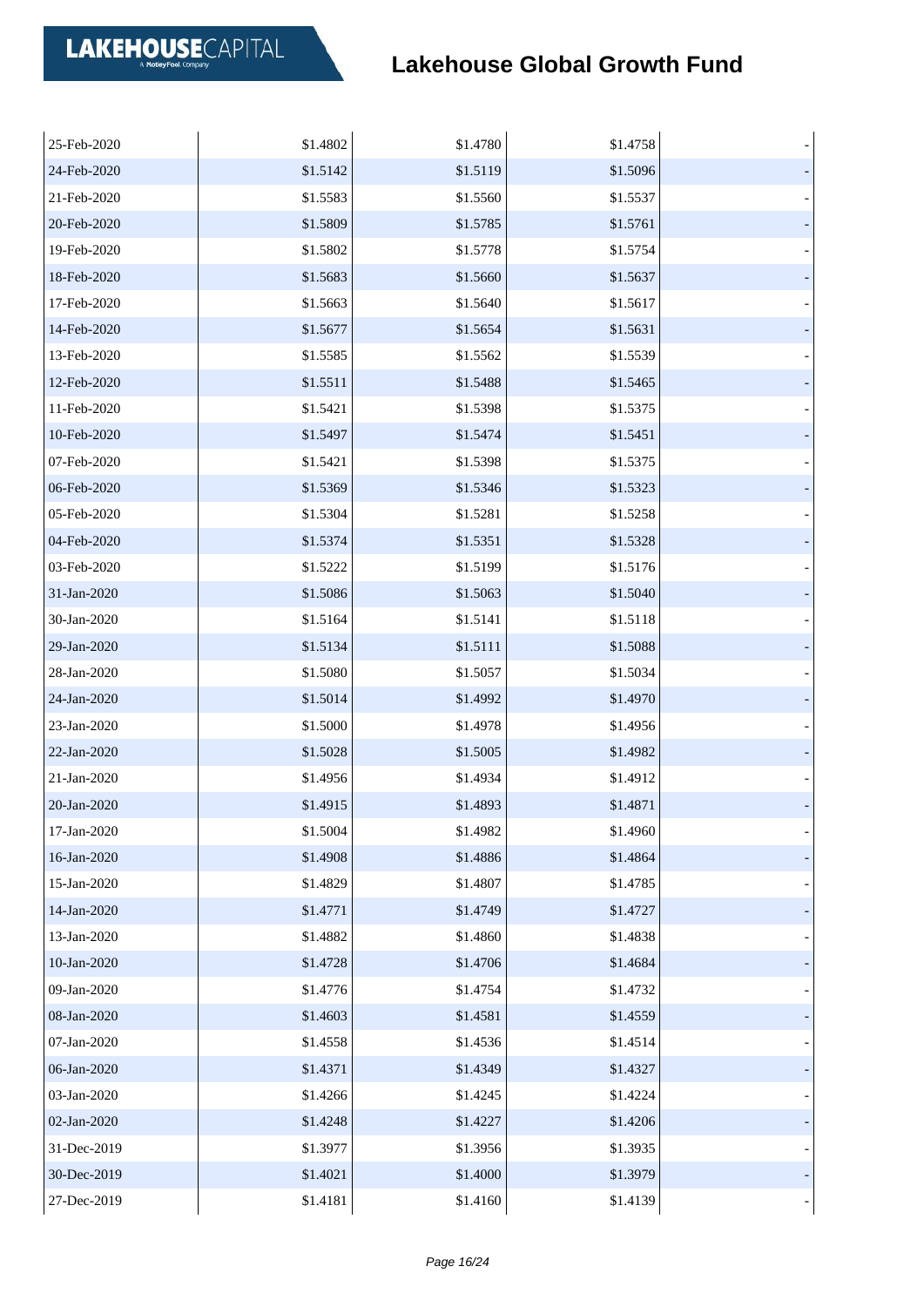| 24-Dec-2019 | \$1.4170 | \$1.4149 | \$1.4128 |  |
|-------------|----------|----------|----------|--|
| 23-Dec-2019 | \$1.4159 | \$1.4138 | \$1.4117 |  |
| 20-Dec-2019 | \$1.4208 | \$1.4187 | \$1.4166 |  |
| 19-Dec-2019 | \$1.4165 | \$1.4144 | \$1.4123 |  |
| 18-Dec-2019 | \$1.4128 | \$1.4107 | \$1.4086 |  |
| 17-Dec-2019 | \$1.4124 | \$1.4103 | \$1.4082 |  |
| 16-Dec-2019 | \$1.4066 | \$1.4045 | \$1.4024 |  |
| 13-Dec-2019 | \$1.3943 | \$1.3922 | \$1.3901 |  |
| 12-Dec-2019 | \$1.3826 | \$1.3805 | \$1.3784 |  |
| 11-Dec-2019 | \$1.3932 | \$1.3911 | \$1.3890 |  |
| 10-Dec-2019 | \$1.4016 | \$1.3995 | \$1.3974 |  |
| 09-Dec-2019 | \$1.4026 | \$1.4005 | \$1.3984 |  |
| 06-Dec-2019 | \$1.4031 | \$1.4010 | \$1.3989 |  |
| 05-Dec-2019 | \$1.4014 | \$1.3993 | \$1.3972 |  |
| 04-Dec-2019 | \$1.3997 | \$1.3976 | \$1.3955 |  |
| 03-Dec-2019 | \$1.3970 | \$1.3949 | \$1.3928 |  |
| 02-Dec-2019 | \$1.4051 | \$1.4030 | \$1.4009 |  |
| 30-Nov-2019 | \$1.4324 | \$1.4303 | \$1.4282 |  |
| 29-Nov-2019 | \$1.4324 | \$1.4303 | \$1.4282 |  |
| 28-Nov-2019 | \$1.4363 | \$1.4341 | \$1.4319 |  |
| 27-Nov-2019 | \$1.4336 | \$1.4315 | \$1.4294 |  |
| 26-Nov-2019 | \$1.4227 | \$1.4206 | \$1.4185 |  |
| 25-Nov-2019 | \$1.4154 | \$1.4133 | \$1.4112 |  |
| 22-Nov-2019 | \$1.3971 | \$1.3950 | \$1.3929 |  |
| 21-Nov-2019 | \$1.3951 | \$1.3930 | \$1.3909 |  |
| 20-Nov-2019 | \$1.3934 | \$1.3913 | \$1.3892 |  |
| 19-Nov-2019 | \$1.3814 | \$1.3793 | \$1.3772 |  |
| 18-Nov-2019 | \$1.3748 | \$1.3727 | \$1.3706 |  |
| 15-Nov-2019 | \$1.3674 | \$1.3654 | \$1.3634 |  |
| 14-Nov-2019 | \$1.3651 | \$1.3631 | \$1.3611 |  |
| 13-Nov-2019 | \$1.3476 | \$1.3456 | \$1.3436 |  |
| 12-Nov-2019 | \$1.3442 | \$1.3422 | \$1.3402 |  |
| 11-Nov-2019 | \$1.3370 | \$1.3350 | \$1.3330 |  |
| 08-Nov-2019 | \$1.3301 | \$1.3281 | \$1.3261 |  |
| 07-Nov-2019 | \$1.3155 | \$1.3135 | \$1.3115 |  |
| 06-Nov-2019 | \$1.3208 | \$1.3188 | \$1.3168 |  |
| 05-Nov-2019 | \$1.3211 | \$1.3191 | \$1.3171 |  |
| 04-Nov-2019 | \$1.3309 | \$1.3289 | \$1.3269 |  |
| 01-Nov-2019 | \$1.3303 | \$1.3283 | \$1.3263 |  |
| 31-Oct-2019 | \$1.3281 | \$1.3261 | \$1.3241 |  |
| 30-Oct-2019 | \$1.3316 | \$1.3296 | \$1.3276 |  |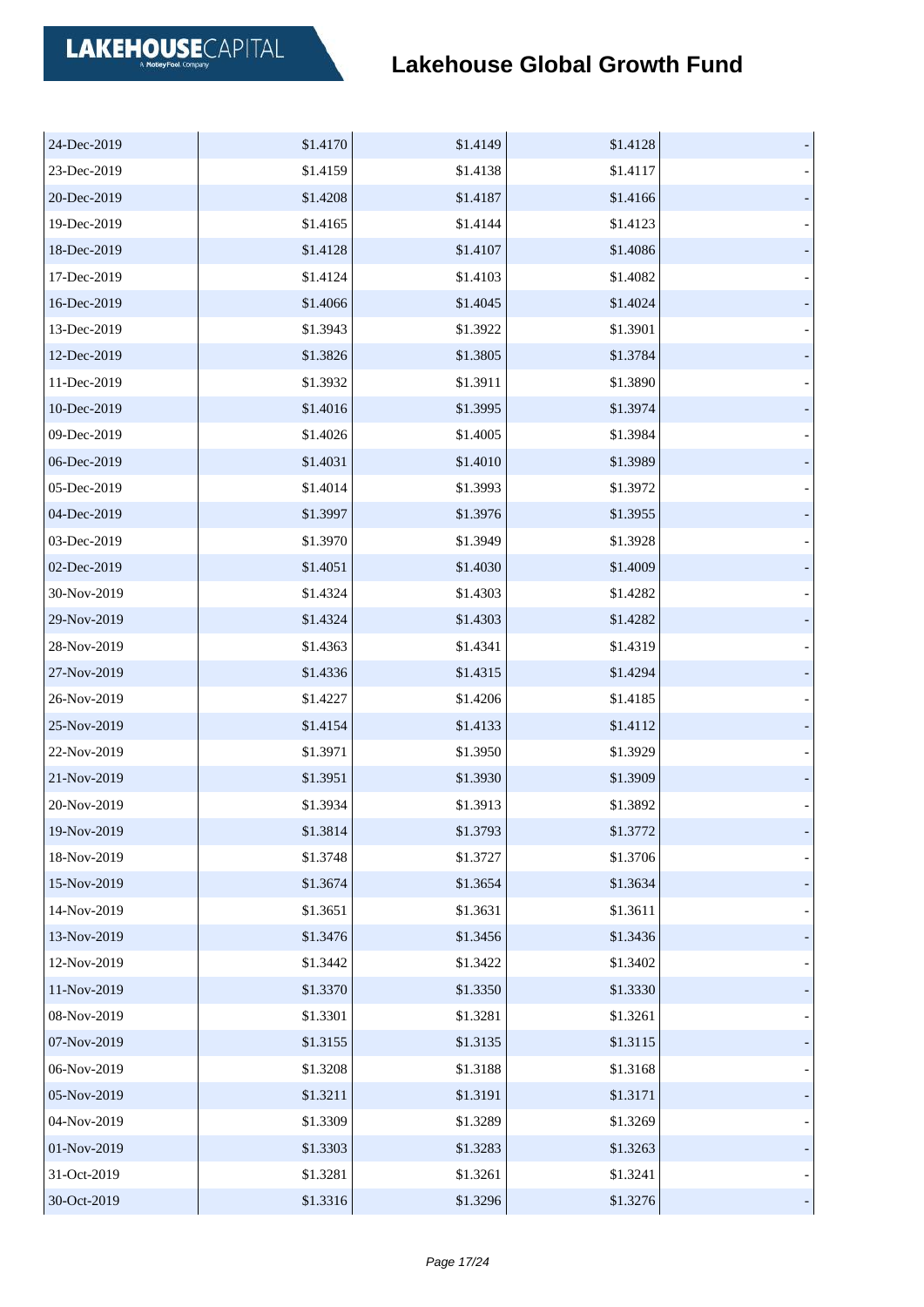| 29-Oct-2019 | \$1.3286 | \$1.3266 | \$1.3246 |  |
|-------------|----------|----------|----------|--|
| 28-Oct-2019 | \$1.3423 | \$1.3403 | \$1.3383 |  |
| 25-Oct-2019 | \$1.3413 | \$1.3393 | \$1.3373 |  |
| 24-Oct-2019 | \$1.3368 | \$1.3348 | \$1.3328 |  |
| 23-Oct-2019 | \$1.3113 | \$1.3093 | \$1.3073 |  |
| 22-Oct-2019 | \$1.3074 | \$1.3054 | \$1.3034 |  |
| 21-Oct-2019 | \$1.3265 | \$1.3245 | \$1.3225 |  |
| 18-Oct-2019 | \$1.3214 | \$1.3194 | \$1.3174 |  |
| 17-Oct-2019 | \$1.3419 | \$1.3399 | \$1.3379 |  |
| 16-Oct-2019 | \$1.3539 | \$1.3519 | \$1.3499 |  |
| 15-Oct-2019 | \$1.3633 | \$1.3613 | \$1.3593 |  |
| 14-Oct-2019 | \$1.3441 | \$1.3421 | \$1.3401 |  |
| 11-Oct-2019 | \$1.3419 | \$1.3399 | \$1.3379 |  |
| 10-Oct-2019 | \$1.3338 | \$1.3318 | \$1.3298 |  |
| 09-Oct-2019 | \$1.3304 | \$1.3284 | \$1.3264 |  |
| 08-Oct-2019 | \$1.3192 | \$1.3172 | \$1.3152 |  |
| 04-Oct-2019 | \$1.3338 | \$1.3318 | \$1.3298 |  |
| 03-Oct-2019 | \$1.3241 | \$1.3221 | \$1.3201 |  |
| 02-Oct-2019 | \$1.3141 | \$1.3121 | \$1.3101 |  |
| 01-Oct-2019 | \$1.3375 | \$1.3355 | \$1.3335 |  |
| 30-Sep-2019 | \$1.3420 | \$1.3400 | \$1.3380 |  |
| 27-Sep-2019 | \$1.3320 | \$1.3300 | \$1.3280 |  |
| 26-Sep-2019 | \$1.3461 | \$1.3441 | \$1.3421 |  |
| 25-Sep-2019 | \$1.3507 | \$1.3487 | \$1.3467 |  |
| 24-Sep-2019 | \$1.3393 | \$1.3373 | \$1.3353 |  |
| 23-Sep-2019 | \$1.3560 | \$1.3540 | \$1.3520 |  |
| 20-Sep-2019 | \$1.3626 | \$1.3606 | \$1.3586 |  |
| 19-Sep-2019 | \$1.3653 | \$1.3633 | \$1.3613 |  |
| 18-Sep-2019 | \$1.3513 | \$1.3493 | \$1.3473 |  |
| 17-Sep-2019 | \$1.3483 | \$1.3463 | \$1.3443 |  |
| 16-Sep-2019 | \$1.3399 | \$1.3379 | \$1.3359 |  |
| 13-Sep-2019 | \$1.3435 | \$1.3415 | \$1.3395 |  |
| 12-Sep-2019 | \$1.3474 | \$1.3454 | \$1.3434 |  |
| 11-Sep-2019 | \$1.3365 | \$1.3345 | \$1.3325 |  |
| 10-Sep-2019 | \$1.3297 | \$1.3277 | \$1.3257 |  |
| 09-Sep-2019 | \$1.3501 | \$1.3481 | \$1.3461 |  |
| 06-Sep-2019 | \$1.3721 | \$1.3700 | \$1.3679 |  |
| 05-Sep-2019 | \$1.3829 | \$1.3808 | \$1.3787 |  |
| 04-Sep-2019 | \$1.3638 | \$1.3618 | \$1.3598 |  |
| 03-Sep-2019 | \$1.3532 | \$1.3512 | \$1.3492 |  |
| 02-Sep-2019 | \$1.3722 | \$1.3701 | \$1.3680 |  |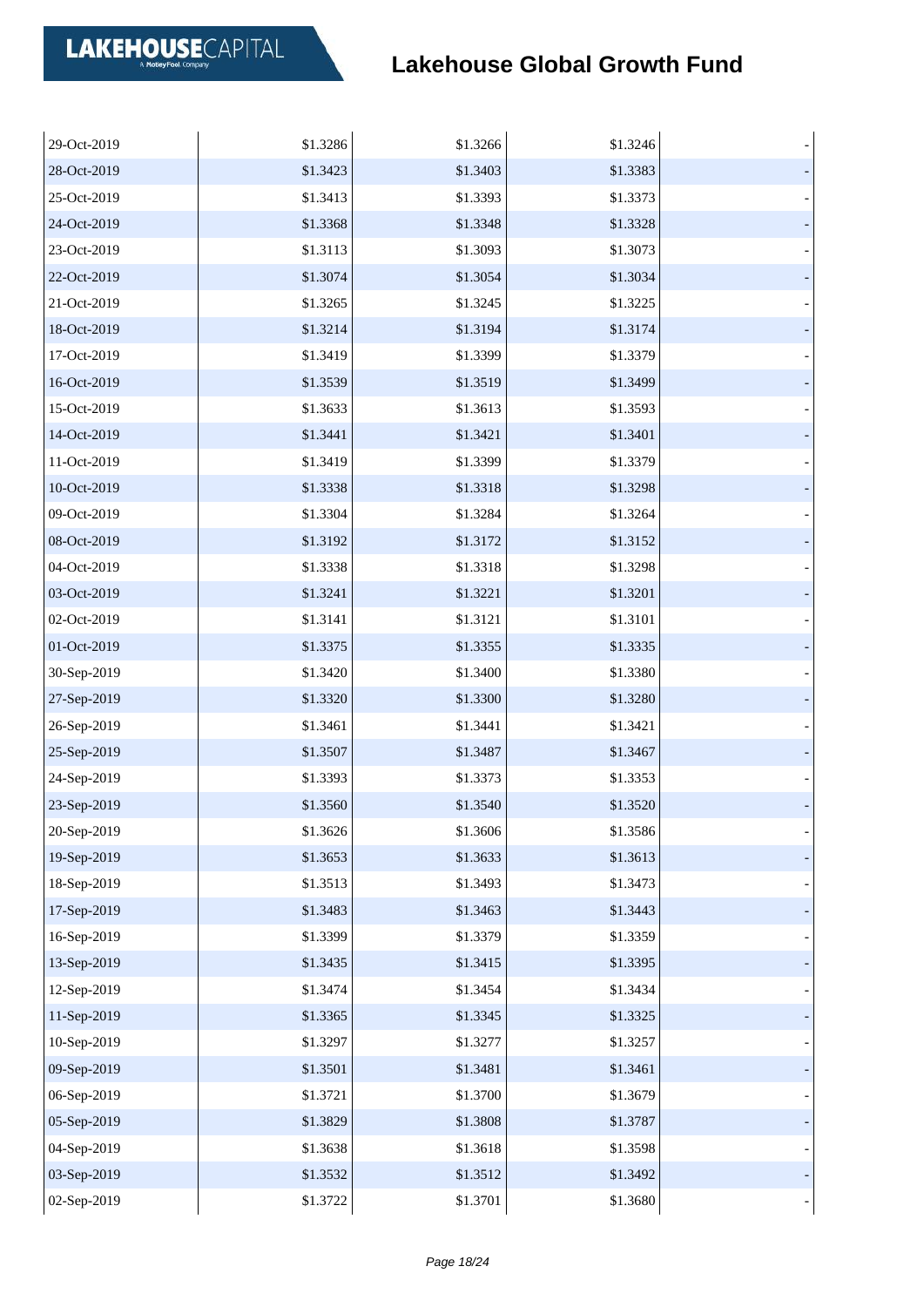| 31-Aug-2019 | \$1.3693 | \$1.3672 | \$1.3651 |  |
|-------------|----------|----------|----------|--|
| 30-Aug-2019 | \$1.3694 | \$1.3673 | \$1.3652 |  |
| 29-Aug-2019 | \$1.3701 | \$1.3680 | \$1.3659 |  |
| 28-Aug-2019 | \$1.3591 | \$1.3571 | \$1.3551 |  |
| 27-Aug-2019 | \$1.3540 | \$1.3520 | \$1.3500 |  |
| 26-Aug-2019 | \$1.3460 | \$1.3440 | \$1.3420 |  |
| 23-Aug-2019 | \$1.3438 | \$1.3418 | \$1.3398 |  |
| 22-Aug-2019 | \$1.3654 | \$1.3634 | \$1.3614 |  |
| 21-Aug-2019 | \$1.3705 | \$1.3684 | \$1.3663 |  |
| 20-Aug-2019 | \$1.3568 | \$1.3548 | \$1.3528 |  |
| 19-Aug-2019 | \$1.3617 | \$1.3597 | \$1.3577 |  |
| 16-Aug-2019 | \$1.3464 | \$1.3444 | \$1.3424 |  |
| 15-Aug-2019 | \$1.3373 | \$1.3353 | \$1.3333 |  |
| 14-Aug-2019 | \$1.3362 | \$1.3342 | \$1.3322 |  |
| 13-Aug-2019 | \$1.3599 | \$1.3579 | \$1.3559 |  |
| 12-Aug-2019 | \$1.3525 | \$1.3505 | \$1.3485 |  |
| 09-Aug-2019 | \$1.3648 | \$1.3628 | \$1.3608 |  |
| 08-Aug-2019 | \$1.3732 | \$1.3711 | \$1.3690 |  |
| 07-Aug-2019 | \$1.3511 | \$1.3491 | \$1.3471 |  |
| 06-Aug-2019 | \$1.3446 | \$1.3426 | \$1.3406 |  |
| 05-Aug-2019 | \$1.3338 | \$1.3318 | \$1.3298 |  |
| 02-Aug-2019 | \$1.3654 | \$1.3634 | \$1.3614 |  |
| 01-Aug-2019 | \$1.3832 | \$1.3811 | \$1.3790 |  |
| 31-Jul-2019 | \$1.3751 | \$1.3730 | \$1.3709 |  |
| 30-Jul-2019 | \$1.3819 | \$1.3798 | \$1.3777 |  |
| 29-Jul-2019 | \$1.3832 | \$1.3811 | \$1.3790 |  |
| 26-Jul-2019 | \$1.3968 | \$1.3947 | \$1.3926 |  |
| 25-Jul-2019 | \$1.3684 | \$1.3664 | \$1.3644 |  |
| 24-Jul-2019 | \$1.3712 | \$1.3691 | \$1.3670 |  |
| 23-Jul-2019 | \$1.3592 | \$1.3572 | \$1.3552 |  |
| 22-Jul-2019 | \$1.3523 | \$1.3503 | \$1.3483 |  |
| 19-Jul-2019 | \$1.3438 | \$1.3418 | \$1.3398 |  |
| 18-Jul-2019 | \$1.3501 | \$1.3481 | \$1.3461 |  |
| 17-Jul-2019 | \$1.3559 | \$1.3539 | \$1.3519 |  |
| 16-Jul-2019 | \$1.3592 | \$1.3572 | \$1.3552 |  |
| 15-Jul-2019 | \$1.3612 | \$1.3592 | \$1.3572 |  |
| 12-Jul-2019 | \$1.3634 | \$1.3614 | \$1.3594 |  |
| 11-Jul-2019 | \$1.3690 | \$1.3669 | \$1.3648 |  |
| 10-Jul-2019 | \$1.3672 | \$1.3652 | \$1.3632 |  |
| 09-Jul-2019 | \$1.3642 | \$1.3622 | \$1.3602 |  |
| 08-Jul-2019 | \$1.3504 | \$1.3484 | \$1.3464 |  |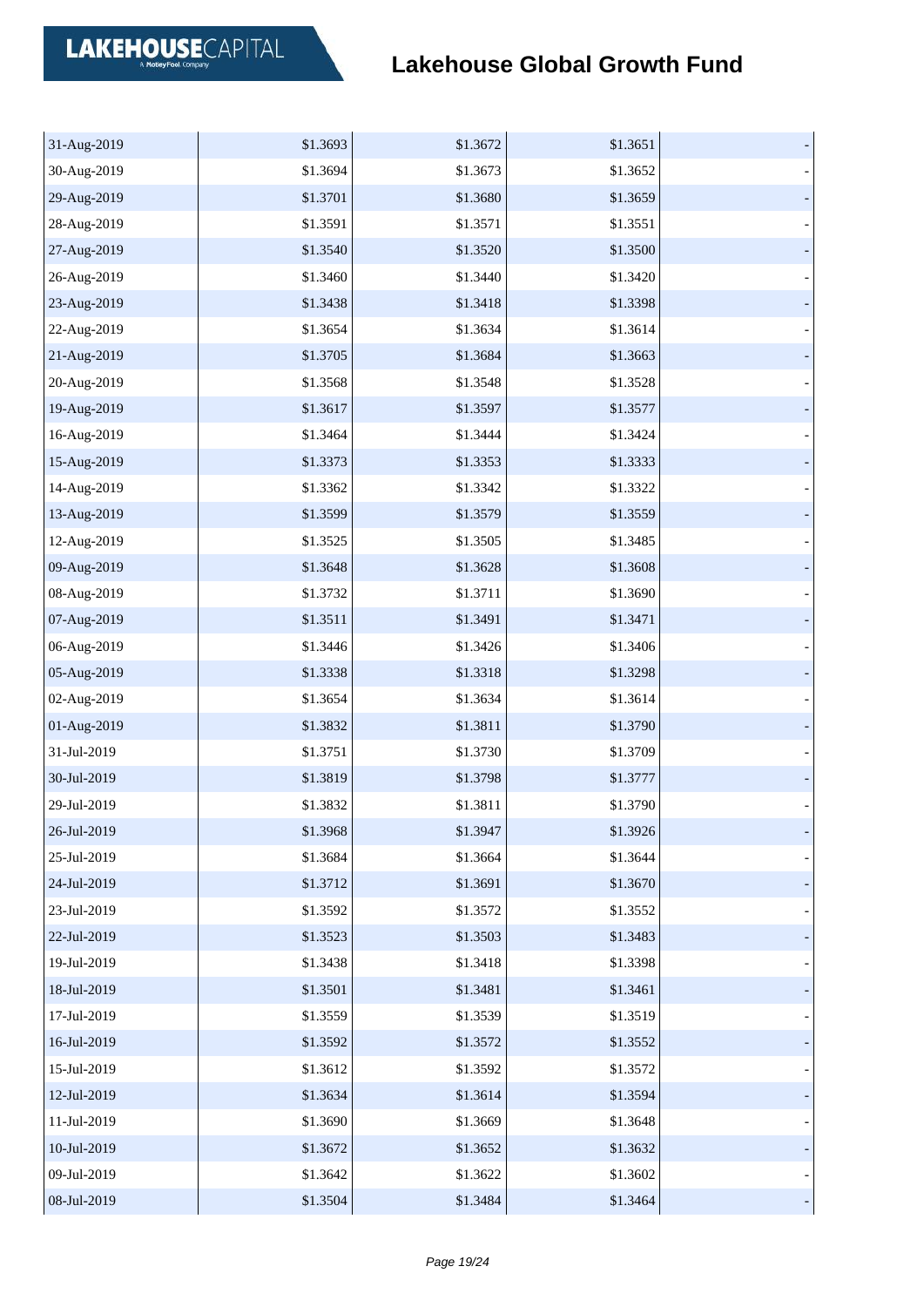| 05-Jul-2019 | \$1.3552 | \$1.3532 | \$1.3512 |          |
|-------------|----------|----------|----------|----------|
| 04-Jul-2019 | \$1.3486 | \$1.3466 | \$1.3446 |          |
| 03-Jul-2019 | \$1.3483 | \$1.3463 | \$1.3443 |          |
| 02-Jul-2019 | \$1.3432 | \$1.3412 | \$1.3392 |          |
| 01-Jul-2019 | \$1.3389 | \$1.3369 | \$1.3349 |          |
| 30-Jun-2019 | \$1.3259 | \$1.3239 | \$1.3219 | \$0.0178 |
| 28-Jun-2019 | \$1.3438 | \$1.3418 | \$1.3398 |          |
| 27-Jun-2019 | \$1.3373 | \$1.3353 | \$1.3333 |          |
| 26-Jun-2019 | \$1.3337 | \$1.3317 | \$1.3297 |          |
| 25-Jun-2019 | \$1.3406 | \$1.3386 | \$1.3366 |          |
| 24-Jun-2019 | \$1.3562 | \$1.3542 | \$1.3522 |          |
| 21-Jun-2019 | \$1.3673 | \$1.3653 | \$1.3633 |          |
| 20-Jun-2019 | \$1.3702 | \$1.3681 | \$1.3660 |          |
| 19-Jun-2019 | \$1.3654 | \$1.3634 | \$1.3614 |          |
| 18-Jun-2019 | \$1.3592 | \$1.3572 | \$1.3552 |          |
| 17-Jun-2019 | \$1.3567 | \$1.3547 | \$1.3527 |          |
| 14-Jun-2019 | \$1.3477 | \$1.3457 | \$1.3437 |          |
| 13-Jun-2019 | \$1.3414 | \$1.3394 | \$1.3374 |          |
| 12-Jun-2019 | \$1.3381 | \$1.3361 | \$1.3341 |          |
| 11-Jun-2019 | \$1.3386 | \$1.3366 | \$1.3346 |          |
| 07-Jun-2019 | \$1.3231 | \$1.3211 | \$1.3191 |          |
| 06-Jun-2019 | \$1.3064 | \$1.3044 | \$1.3024 |          |
| 05-Jun-2019 | \$1.2985 | \$1.2966 | \$1.2947 |          |
| 04-Jun-2019 | \$1.2806 | \$1.2787 | \$1.2768 |          |
| 03-Jun-2019 | \$1.2659 | \$1.2640 | \$1.2621 |          |
| 31-May-2019 | \$1.2956 | \$1.2937 | \$1.2918 |          |
| 30-May-2019 | \$1.3074 | \$1.3054 | \$1.3034 |          |
| 29-May-2019 | \$1.2999 | \$1.2980 | \$1.2961 |          |
| 28-May-2019 | \$1.3149 | \$1.3129 | \$1.3109 |          |
| 27-May-2019 | \$1.3158 | \$1.3138 | \$1.3118 |          |
| 24-May-2019 | \$1.3149 | \$1.3129 | \$1.3109 |          |
| 23-May-2019 | \$1.3168 | \$1.3148 | \$1.3128 |          |
| 22-May-2019 | \$1.3333 | \$1.3313 | \$1.3293 |          |
| 21-May-2019 | \$1.3317 | \$1.3297 | \$1.3277 |          |
| 20-May-2019 | \$1.3210 | \$1.3190 | \$1.3170 |          |
| 17-May-2019 | \$1.3401 | \$1.3381 | \$1.3361 |          |
| 16-May-2019 | \$1.3436 | \$1.3416 | \$1.3396 |          |
| 15-May-2019 | \$1.3222 | \$1.3202 | \$1.3182 |          |
| 14-May-2019 | \$1.3069 | \$1.3049 | \$1.3029 |          |
| 13-May-2019 | \$1.2949 | \$1.2930 | \$1.2911 |          |
| 10-May-2019 | \$1.3155 | \$1.3135 | \$1.3115 |          |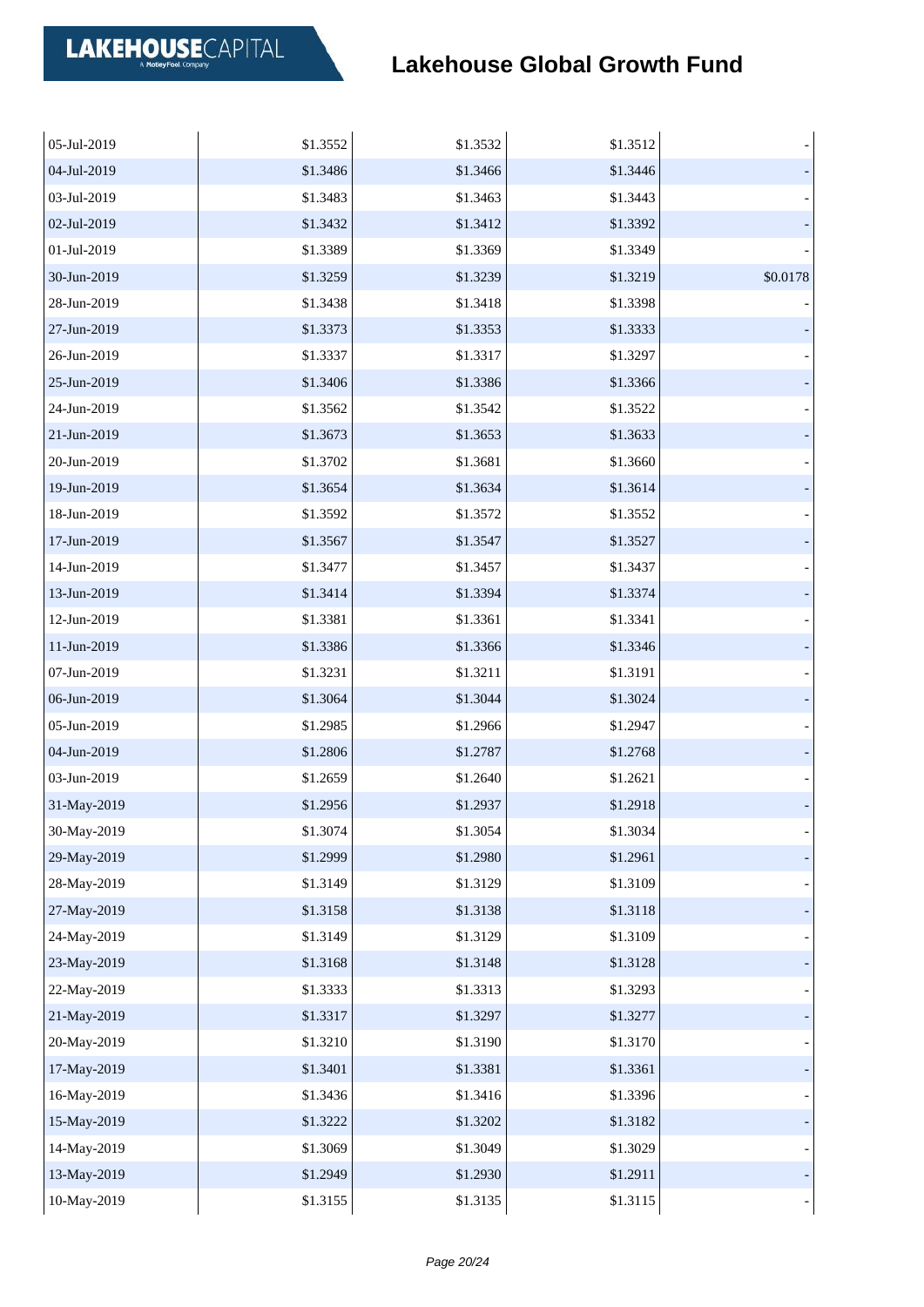| 09-May-2019 | \$1.3088 | \$1.3068 | \$1.3048 |  |
|-------------|----------|----------|----------|--|
| 08-May-2019 | \$1.3098 | \$1.3078 | \$1.3058 |  |
| 07-May-2019 | \$1.3041 | \$1.3021 | \$1.3001 |  |
| 06-May-2019 | \$1.3260 | \$1.3240 | \$1.3220 |  |
| 03-May-2019 | \$1.3255 | \$1.3235 | \$1.3215 |  |
| 02-May-2019 | \$1.3081 | \$1.3061 | \$1.3041 |  |
| 01-May-2019 | \$1.3094 | \$1.3074 | \$1.3054 |  |
| 30-Apr-2019 | \$1.3096 | \$1.3076 | \$1.3056 |  |
| 29-Apr-2019 | \$1.3128 | \$1.3108 | \$1.3088 |  |
| 26-Apr-2019 | \$1.3090 | \$1.3070 | \$1.3050 |  |
| 24-Apr-2019 | \$1.2956 | \$1.2937 | \$1.2918 |  |
| 23-Apr-2019 | \$1.2863 | \$1.2844 | \$1.2825 |  |
| 18-Apr-2019 | \$1.2611 | \$1.2592 | \$1.2573 |  |
| 17-Apr-2019 | \$1.2620 | \$1.2601 | \$1.2582 |  |
| 16-Apr-2019 | \$1.2617 | \$1.2598 | \$1.2579 |  |
| 15-Apr-2019 | \$1.2617 | \$1.2598 | \$1.2579 |  |
| 12-Apr-2019 | \$1.2586 | \$1.2567 | \$1.2548 |  |
| 11-Apr-2019 | \$1.2606 | \$1.2587 | \$1.2568 |  |
| 10-Apr-2019 | \$1.2541 | \$1.2522 | \$1.2503 |  |
| 09-Apr-2019 | \$1.2541 | \$1.2522 | \$1.2503 |  |
| 08-Apr-2019 | \$1.2530 | \$1.2511 | \$1.2492 |  |
| 05-Apr-2019 | \$1.2535 | \$1.2516 | \$1.2497 |  |
| 04-Apr-2019 | \$1.2497 | \$1.2478 | \$1.2459 |  |
| 03-Apr-2019 | \$1.2529 | \$1.2510 | \$1.2491 |  |
| 02-Apr-2019 | \$1.2598 | \$1.2579 | \$1.2560 |  |
| 01-Apr-2019 | \$1.2451 | \$1.2432 | \$1.2413 |  |
| 29-Mar-2019 | \$1.2364 | \$1.2345 | \$1.2326 |  |
| 28-Mar-2019 | \$1.2268 | \$1.2250 | \$1.2232 |  |
| 27-Mar-2019 | \$1.2215 | \$1.2197 | \$1.2179 |  |
| 26-Mar-2019 | \$1.2198 | \$1.2180 | \$1.2162 |  |
| 25-Mar-2019 | \$1.2107 | \$1.2089 | \$1.2071 |  |
| 22-Mar-2019 | \$1.2141 | \$1.2123 | \$1.2105 |  |
| 21-Mar-2019 | \$1.2357 | \$1.2338 | \$1.2319 |  |
| 20-Mar-2019 | \$1.2283 | \$1.2265 | \$1.2247 |  |
| 19-Mar-2019 | \$1.2275 | \$1.2257 | \$1.2239 |  |
| 18-Mar-2019 | \$1.2243 | \$1.2225 | \$1.2207 |  |
| 15-Mar-2019 | \$1.2241 | \$1.2223 | \$1.2205 |  |
| 14-Mar-2019 | \$1.2266 | \$1.2248 | \$1.2230 |  |
| 13-Mar-2019 | \$1.2212 | \$1.2194 | \$1.2176 |  |
| 12-Mar-2019 | \$1.2165 | \$1.2147 | \$1.2129 |  |
| 11-Mar-2019 | \$1.2145 | \$1.2127 | \$1.2109 |  |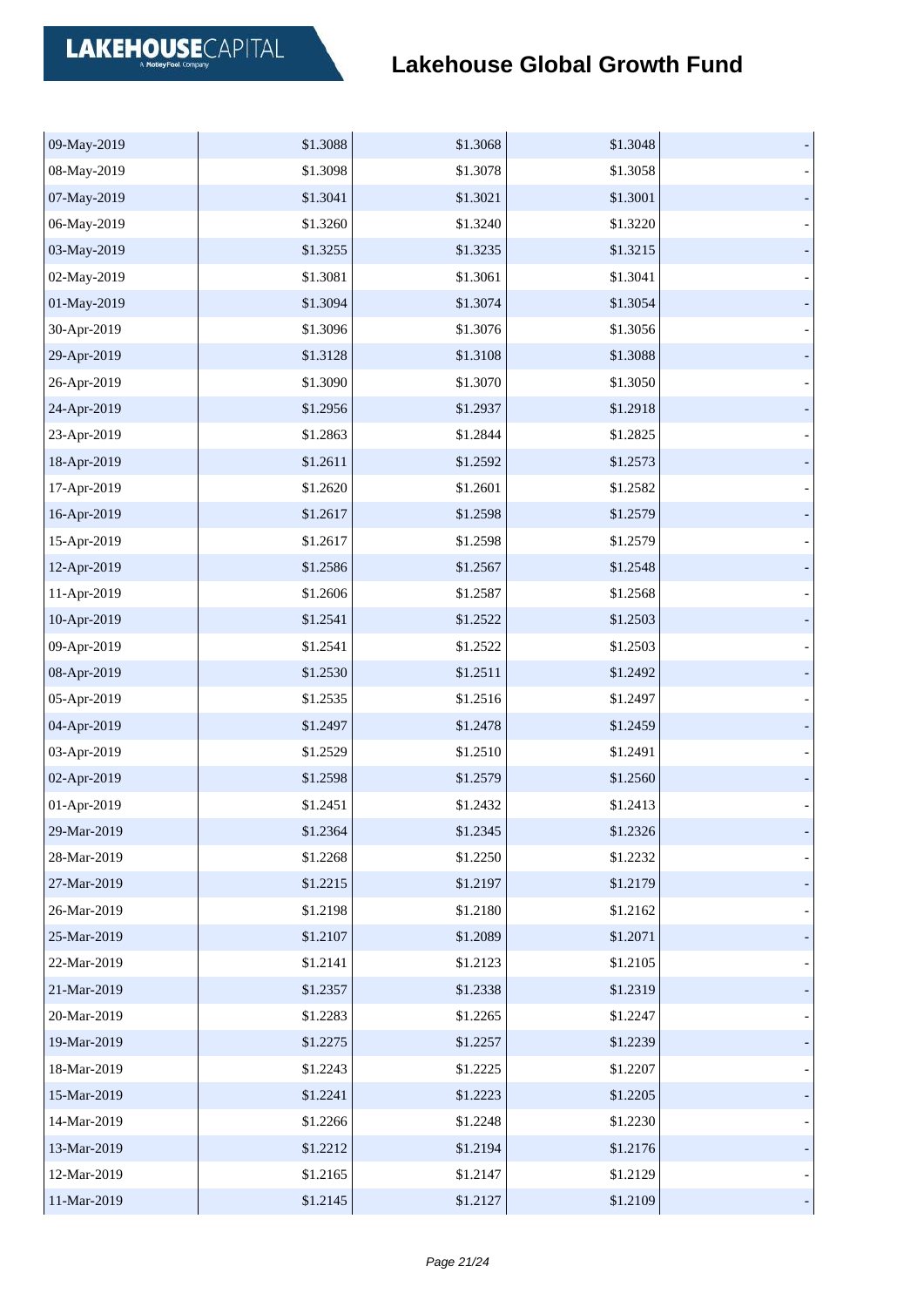| 08-Mar-2019 | \$1.1975 | \$1.1957 | \$1.1939 |  |
|-------------|----------|----------|----------|--|
| 07-Mar-2019 | \$1.2067 | \$1.2049 | \$1.2031 |  |
| 06-Mar-2019 | \$1.2153 | \$1.2135 | \$1.2117 |  |
| 05-Mar-2019 | \$1.2121 | \$1.2103 | \$1.2085 |  |
| 04-Mar-2019 | \$1.2080 | \$1.2062 | \$1.2044 |  |
| 01-Mar-2019 | \$1.2161 | \$1.2143 | \$1.2125 |  |
| 28-Feb-2019 | \$1.2051 | \$1.2033 | \$1.2015 |  |
| 27-Feb-2019 | \$1.1978 | \$1.1960 | \$1.1942 |  |
| 26-Feb-2019 | \$1.1863 | \$1.1845 | \$1.1827 |  |
| 25-Feb-2019 | \$1.1895 | \$1.1877 | \$1.1859 |  |
| 22-Feb-2019 | \$1.1937 | \$1.1919 | \$1.1901 |  |
| 21-Feb-2019 | \$1.1872 | \$1.1854 | \$1.1836 |  |
| 20-Feb-2019 | \$1.1796 | \$1.1778 | \$1.1760 |  |
| 19-Feb-2019 | \$1.1783 | \$1.1765 | \$1.1747 |  |
| 18-Feb-2019 | \$1.1796 | \$1.1778 | \$1.1760 |  |
| 15-Feb-2019 | \$1.1767 | \$1.1749 | \$1.1731 |  |
| 13-Feb-2019 | \$1.1758 | \$1.1740 | \$1.1722 |  |
| 06-Feb-2019 | \$1.1645 | \$1.1628 | \$1.1611 |  |
| 31-Jan-2019 | \$1.1185 | \$1.1168 | \$1.1151 |  |
| 30-Jan-2019 | \$1.1071 | \$1.1054 | \$1.1037 |  |
| 23-Jan-2019 | \$1.1002 | \$1.0986 | \$1.0970 |  |
| 16-Jan-2019 | \$1.0928 | \$1.0912 | \$1.0896 |  |
| 09-Jan-2019 | \$1.0880 | \$1.0864 | \$1.0848 |  |
| 02-Jan-2019 | \$1.0605 | \$1.0589 | \$1.0573 |  |
| 31-Dec-2018 | \$1.0504 | \$1.0488 | \$1.0472 |  |
| 27-Dec-2018 | \$1.0452 | \$1.0436 | \$1.0420 |  |
| 19-Dec-2018 | \$1.0328 | \$1.0313 | \$1.0298 |  |
| 12-Dec-2018 | \$1.0772 | \$1.0756 | \$1.0740 |  |
| 05-Dec-2018 | \$1.0689 | \$1.0673 | \$1.0657 |  |
| 30-Nov-2018 | \$1.0755 | \$1.0739 | \$1.0723 |  |
| 28-Nov-2018 | \$1.0651 | \$1.0635 | \$1.0619 |  |
| 21-Nov-2018 | \$1.0229 | \$1.0214 | \$1.0199 |  |
| 14-Nov-2018 | \$1.0516 | \$1.0500 | \$1.0484 |  |
| 07-Nov-2018 | \$1.0921 | \$1.0905 | \$1.0889 |  |
| 31-Oct-2018 | \$1.0776 | \$1.0760 | \$1.0744 |  |
| 24-Oct-2018 | \$1.0572 | \$1.0556 | \$1.0540 |  |
| 17-Oct-2018 | \$1.1045 | \$1.1028 | \$1.1011 |  |
| 10-Oct-2018 | \$1.0824 | \$1.0808 | \$1.0792 |  |
| 03-Oct-2018 | \$1.1690 | \$1.1672 | \$1.1654 |  |
| 30-Sep-2018 | \$1.1607 | \$1.1590 | \$1.1573 |  |
| 26-Sep-2018 | \$1.1578 | \$1.1561 | \$1.1544 |  |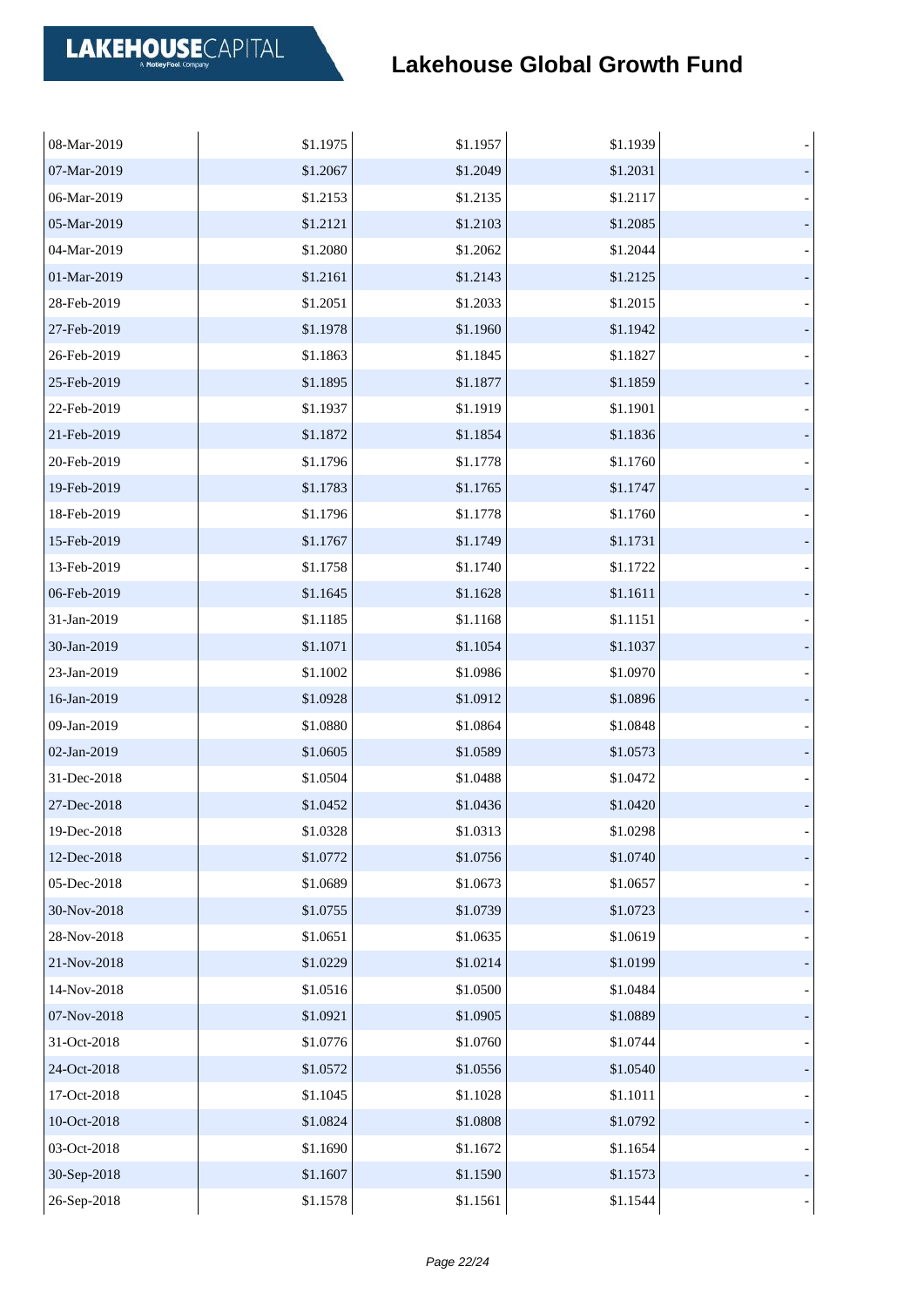| 19-Sep-2018 | \$1.1496 | \$1.1479 | \$1.1462 |  |
|-------------|----------|----------|----------|--|
| 12-Sep-2018 | \$1.1650 | \$1.1633 | \$1.1616 |  |
| 05-Sep-2018 | \$1.1605 | \$1.1588 | \$1.1571 |  |
| 31-Aug-2018 | \$1.1835 | \$1.1817 | \$1.1799 |  |
| 29-Aug-2018 | \$1.1747 | \$1.1729 | \$1.1711 |  |
| 22-Aug-2018 | \$1.1331 | \$1.1314 | \$1.1297 |  |
| 15-Aug-2018 | \$1.1328 | \$1.1311 | \$1.1294 |  |
| 08-Aug-2018 | \$1.1233 | \$1.1216 | \$1.1199 |  |
| 01-Aug-2018 | \$1.1108 | \$1.1091 | \$1.1074 |  |
| 31-Jul-2018 | \$1.0984 | \$1.0968 | \$1.0952 |  |
| 25-Jul-2018 | \$1.1449 | \$1.1432 | \$1.1415 |  |
| 18-Jul-2018 | \$1.1424 | \$1.1407 | \$1.1390 |  |
| 11-Jul-2018 | \$1.1170 | \$1.1153 | \$1.1136 |  |
| 04-Jul-2018 | \$1.0902 | \$1.0886 | \$1.0870 |  |
| 30-Jun-2018 | \$1.0870 | \$1.0854 | \$1.0838 |  |
| 27-Jun-2018 | \$1.0830 | \$1.0814 | \$1.0798 |  |
| 20-Jun-2018 | \$1.1230 | \$1.1213 | \$1.1196 |  |
| 13-Jun-2018 | \$1.0848 | \$1.0832 | \$1.0816 |  |
| 06-Jun-2018 | \$1.0682 | \$1.0666 | \$1.0650 |  |
| 31-May-2018 | \$1.0535 | \$1.0519 | \$1.0503 |  |
| 30-May-2018 | \$1.0528 | \$1.0512 | \$1.0496 |  |
| 23-May-2018 | \$1.0498 | \$1.0482 | \$1.0466 |  |
| 16-May-2018 | \$1.0470 | \$1.0454 | \$1.0438 |  |
| 09-May-2018 | \$1.0593 | \$1.0577 | \$1.0561 |  |
| 02-May-2018 | \$1.0324 | \$1.0309 | \$1.0294 |  |
| 30-Apr-2018 | \$1.0342 | \$1.0327 | \$1.0312 |  |
| 26-Apr-2018 | \$1.0319 | \$1.0304 | \$1.0289 |  |
| 18-Apr-2018 | \$1.0162 | \$1.0147 | \$1.0132 |  |
| 11-Apr-2018 | \$1.0026 | \$1.0011 | \$0.9996 |  |
| 04-Apr-2018 | \$0.9984 | \$0.9969 | \$0.9954 |  |
| 31-Mar-2018 | \$1.0038 | \$1.0023 | \$1.0008 |  |
| 28-Mar-2018 | \$0.9974 | \$0.9959 | \$0.9944 |  |
| 21-Mar-2018 | \$1.0154 | \$1.0139 | \$1.0124 |  |
| 14-Mar-2018 | \$1.0072 | \$1.0057 | \$1.0042 |  |
| 07-Mar-2018 | \$1.0021 | \$1.0006 | \$0.9991 |  |
| 28-Feb-2018 | \$0.9989 | \$0.9974 | \$0.9959 |  |
| 21-Feb-2018 | \$0.9877 | \$0.9862 | \$0.9847 |  |
| 14-Feb-2018 | \$0.9707 | \$0.9692 | \$0.9677 |  |
| 07-Feb-2018 | \$0.9729 | \$0.9714 | \$0.9699 |  |
| 31-Jan-2018 | \$0.9615 | \$0.9601 | \$0.9587 |  |
| 24-Jan-2018 | \$0.9609 | \$0.9595 | \$0.9581 |  |